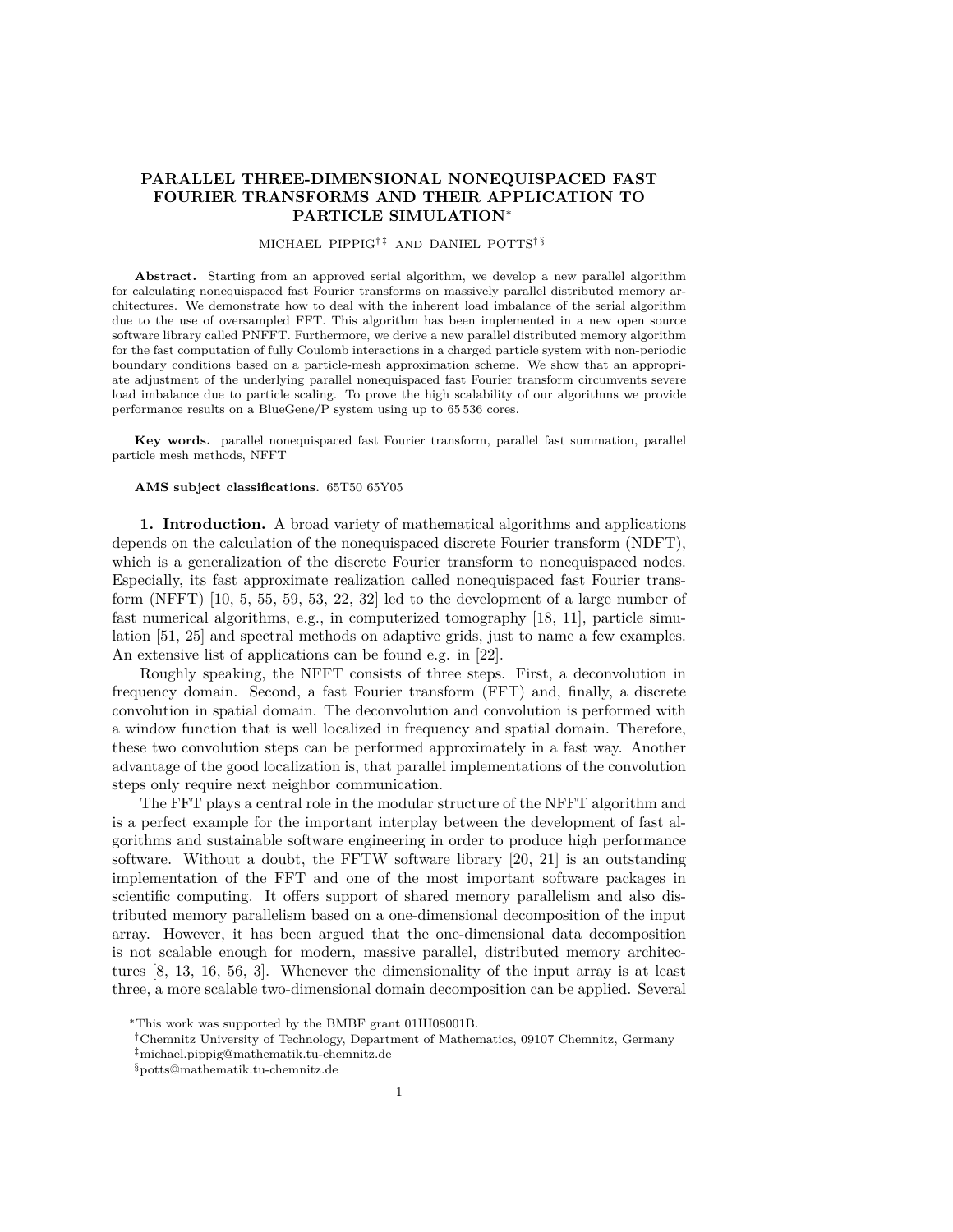publicly available, parallel FFT software libraries [\[49,](#page-26-5) [48,](#page-26-6) [42,](#page-25-6) [41,](#page-25-7) [37,](#page-25-8) [36,](#page-25-9) [46,](#page-26-7) [44\]](#page-25-10) based on this approach have been proposed during the last years.

Following the example of the FFTW software library, the NFFT algorithm has been implemented in the publicly available NFFT software library [\[32,](#page-25-1) [31\]](#page-25-11), which also offers support of shared memory parallelism [\[58\]](#page-26-8) and a parallel implementation for graphic processing units [\[33\]](#page-25-12). However, to our knowledge there is no publicly available implementation of the NFFT algorithm suitable for distributed memory parallelism. The algorithms in this paper and their publicly available implementations are intended to close this gap between NFFT and modern distributed memory architectures.

In this paper we propose a parallel algorithm for computing the NFFT on massively parallel distributed memory architectures. This algorithm strongly requires the parallel pruned FFT [\[46\]](#page-26-7) in order to overcome severe load balancing problems. Our highly scalable implementation is based on the Message Passing Interface [\[40\]](#page-25-13) and utilizes the PFFT software library [\[44\]](#page-25-10) for computing the pruned FFT in parallel. Furthermore, we describe a massively parallel fast summation algorithm based on the parallel NFFT. The fast summation algorithm [\[51,](#page-26-3) [52\]](#page-26-9) deals with the computation of Coulomb interactions in charged particle systems with non-periodic boundary conditions. This is similar to Ewald-like particle-mesh algorithms, which only work for periodic boundary conditions, see e.g. [\[23,](#page-25-14) Ch. 7] for an overview. Indeed, in [\[47\]](#page-26-10) we point out that the building blocks of the fast summation for non-periodic boundary conditions and the NFFT-based fast Ewald summation [\[25\]](#page-25-3) for periodic boundary conditions are very similar. Especially, both algorithms employ the NFFT in order to achieve a fast algorithm. For periodic boundary conditions, there has been a broad variety of publications about parallel particle-mesh algorithms, e.g. see [\[57,](#page-26-11) [50,](#page-26-12) [39,](#page-25-15) [43,](#page-25-16) [38,](#page-25-17) [26,](#page-25-18) [54\]](#page-26-13). However, these implementations use simple cutoff schemes in order to deal with Coulomb interactions for non-periodic boundary conditions and thereby totally ignore the long range nature of these interactions.

To our knowledge, this is the first paper that presents results on distributed memory parallelization of particle-mesh algorithms with non-periodic boundary conditions, i.e., we present an approximation scheme that allows the accurate computation of the Coulomb interactions up to an prescribed error in parallel. A numerical comparison with parallel implementation of other methods, e.g., an implementation of the Fast Multipole Method [\[30\]](#page-25-19), will be published elsewhere.

The outline of this paper is as follows: We start in Section [2](#page-1-0) with the introduction of the notation and definitions that we will use in the remainder of the paper. Next, we give the definition of the NDFT and explain the basic principles of the NFFT in Section [3.](#page-3-0) In Section [4](#page-5-0) we present our parallel NFFT algorithm, which we apply in Section [5](#page-11-0) to develop a parallel algorithm for computing the Coulomb potentials and fields of a charged particle system. Section [6](#page-15-0) contains performance evaluations of our publicly available, parallel implementation. Finally, we conclude the paper in Section [7.](#page-22-0)

<span id="page-1-0"></span>**2. Notation, Definitions and Assumptions.** In this section we introduce the notation, basic definitions and assumptions that are used throughout the entire paper. Assume the multi-bandwidth  $N = (N_0, N_1, N_2)^\top \in 2\mathbb{N}^3$ . We define the multiindex set of possible frequencies  $\mathcal{I}_N := \left\{-\frac{N_0}{2}, \ldots, \frac{N_0}{2} - 1\right\} \times \left\{-\frac{N_1}{2}, \ldots, \frac{N_1}{2} - 1\right\} \times$  $\{-\frac{N_2}{2}, \ldots, \frac{N_2}{2} - 1\}$ , the total number of frequencies  $|\mathcal{I}_{N}| = N_0 \cdot N_1 \cdot N_2$  and the threedimensional torus  $\mathbb{T}^3 := \mathbb{R}^3 / \mathbb{Z}^3 \sim [-\frac{1}{2}, \frac{1}{2})^3$ . For  $|\mathcal{I}_N|$  complex numbers  $\hat{f}_k, k \in \mathcal{I}_N$ ,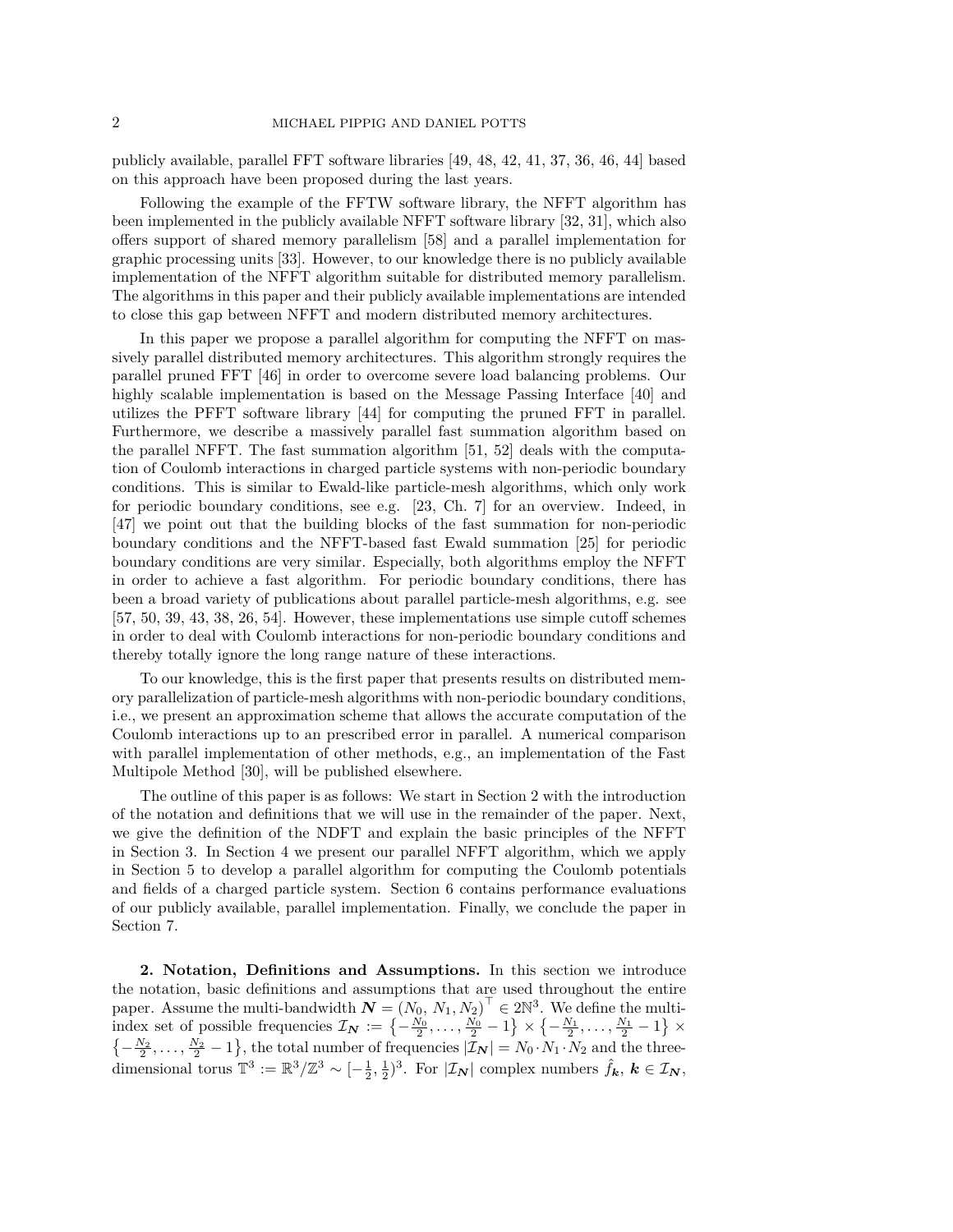the trigonometric polynomial  $f: \mathbb{T}^3 \to \mathbb{C}$  is given by

<span id="page-2-3"></span>
$$
f(\mathbf{x}) = \sum_{\mathbf{k} \in \mathcal{I}_N} \hat{f}_{\mathbf{k}} e^{-2\pi i \mathbf{k} \mathbf{x}}.
$$
 (2.1)

Hereby,  $kx := k_0x_0 + k_1x_1 + k_2x_2$  denotes the canonical scalar product. The fast evaluation of *f* at arbitrarily chosen nodes  $x_j \in \mathbb{T}^3$ ,  $j = 1, ..., M$ , with  $M \in \mathbb{N}$ , i.e.,

<span id="page-2-0"></span>
$$
f_j := f(\boldsymbol{x}_j) = \sum_{\boldsymbol{k} \in \mathcal{I}_N} \hat{f}_{\boldsymbol{k}} e^{-2\pi i \boldsymbol{k} \boldsymbol{x}_j}, \quad j = 1, \dots, M,
$$
\n(2.2)

is known as three-dimensional nonequispaced fast Fourier transform (NFFT). Equation [\(2.2\)](#page-2-0) can be written as a matrix-vector product,

$$
\boldsymbol{f}=\boldsymbol{A}\boldsymbol{\hat{f}},
$$

with the vectors  $\boldsymbol{f} := (f_j)_{j=1,\ldots,M} \in \mathbb{C}^M$ ,  $\hat{\boldsymbol{f}} := (\hat{f}_{\boldsymbol{k}})_{\boldsymbol{k} \in \mathcal{I}_{\boldsymbol{N}}} \in \mathbb{C}^{|\mathcal{I}_{\boldsymbol{N}}|}$ , and the nonequispaced Fourier matrix  $\boldsymbol{A} := (e^{-2\pi i \boldsymbol{k} \boldsymbol{x}_j})_{j=1,\ldots,M;\ \boldsymbol{k} \in \mathcal{I}_{\boldsymbol{N}}} \in \mathbb{C}^{M \times |\mathcal{I}_{\boldsymbol{N}}|}$ . For clarity of presentation we write the multi-index *k* in order to address elements of vectors and matrices at the linearized index  $k_2 + N_2k_1 + N_2N_1k_0$ . In general, the matrix *A* is not square. Even for the square case, it is usually not orthogonal. Therefore, the definition of an inverse NFFT is not canonical, but can be realized by an iterative method, see e.g. [\[34\]](#page-25-20). Instead, it is customary to define the adjoint transform by the matrix-vector product

$$
\boldsymbol{\hat{h}} = \boldsymbol{A}^\text{H} \boldsymbol{f},
$$

that is equivalent to the sums

<span id="page-2-2"></span>
$$
\hat{h}_{\mathbf{k}} = \sum_{j=1}^{M} f_j e^{+2\pi i \mathbf{k} \mathbf{x}_j}, \qquad \mathbf{k} \in \mathcal{I}_{\mathbf{N}},
$$
\n(2.3)

with the vector  $\hat{\mathbf{h}} := (\hat{h}_{\mathbf{k}})_{\mathbf{k} \in \mathcal{I}_{\mathbf{N}}}$ . In addition, we are interested in the fast calculation of the gradients

<span id="page-2-1"></span>
$$
\nabla f_j := \nabla f(\boldsymbol{x}_j) = \sum_{\boldsymbol{k} \in \mathcal{I}_N} \hat{f}_{\boldsymbol{k}} \nabla e^{-2\pi i \boldsymbol{k} \boldsymbol{x}_j}, \quad j = 1, \dots, M. \tag{2.4}
$$

Equation [\(2.4\)](#page-2-1) can be written as a matrix-vector product,

$$
\nabla \boldsymbol{f} = \nabla \boldsymbol{A} \hat{\boldsymbol{f}},
$$

with the vectors  $\nabla \mathbf{f} := (\nabla f_j)_{j=1,\ldots,M} \in \mathbb{C}^{3M}, \hat{\mathbf{f}} := (\hat{f}_{\mathbf{k}})_{\mathbf{k} \in \mathcal{I}_{\mathbf{N}}} \in \mathbb{C}^{|\mathcal{I}_{\mathbf{N}}|}$ , and the matrix  $\nabla A := (\nabla e^{-2\pi i \mathbf{k} \mathbf{x}_j})_{j=1,\ldots,M;\ \mathbf{k} \in \mathcal{I}_N} \in \mathbb{C}^{3M \times |\mathcal{I}_N|}$ , where each gradient stands for three successive rows of the matrix.

The parallel NFFT (PNFFT) algorithms, implemented in our library [\[45\]](#page-26-14), are fast approximate algorithms for computing the sums in [\(2.2\)](#page-2-0) and the adjoint transform [\(2.3\)](#page-2-2). These both transforms are also the cornerstone for the nonequispaced convolution, see e.g. [\[35\]](#page-25-21). In addition, we implemented a fast approximate algorithm for computing the gradients [\(2.4\)](#page-2-1).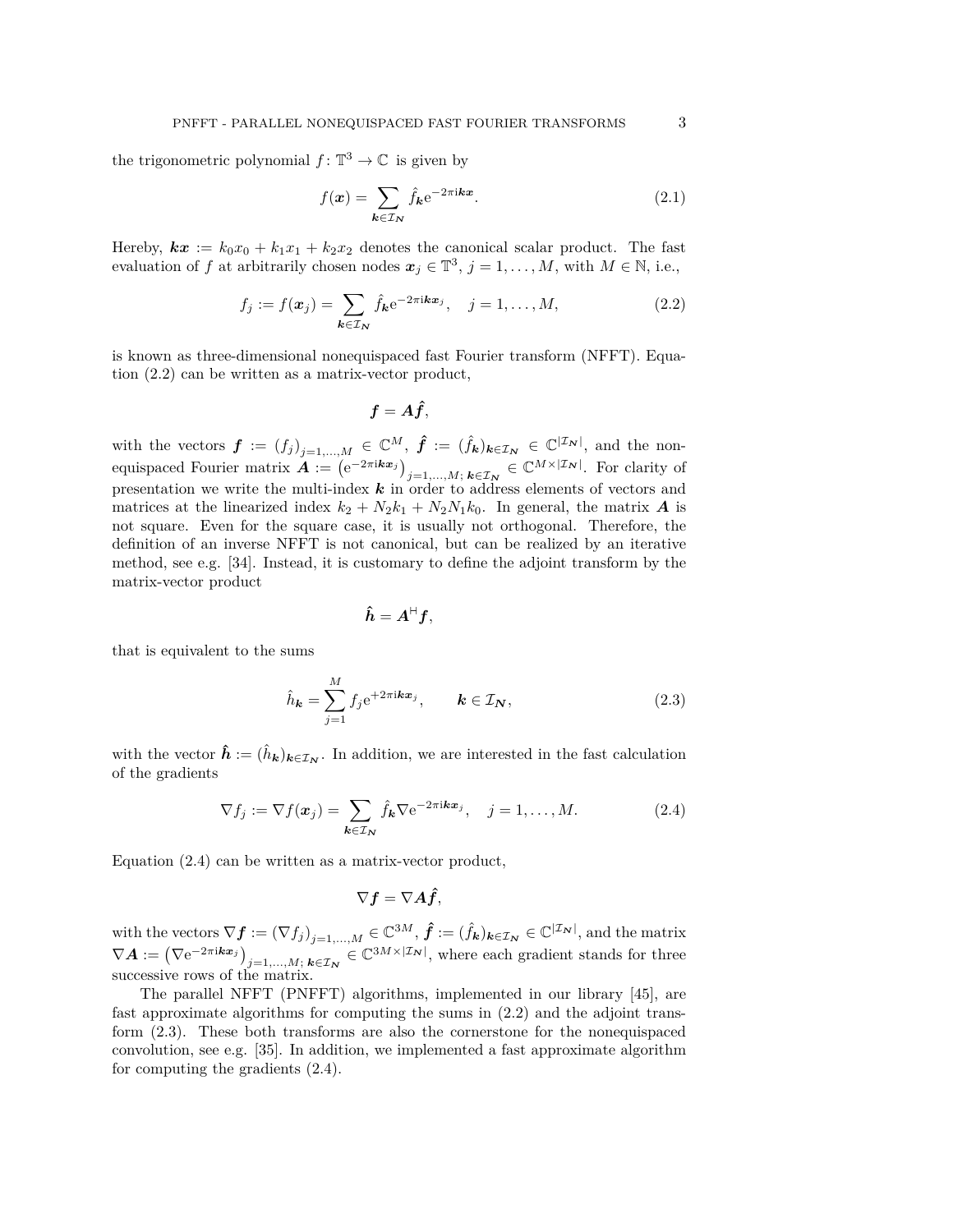<span id="page-3-0"></span>**3. The Three-Dimensional NFFT Algorithm.** This section summarizes the mathematical theory and ideas behind the NFFT based on [\[53,](#page-26-2) [32\]](#page-25-1). For further NFFT approaches see [\[32,](#page-25-1) Appendix C]. Assume  $n = (n_0, n_1, n_2)^\top \in 2\mathbb{N}^3$ , with  $N \leq n$ . Hereby, the inequality holds component-wise. Again, we define the multi-index set  $\mathcal{I}_n := \left\{-\frac{n_0}{2}, \ldots, \frac{n_0}{2} - 1\right\} \times \left\{-\frac{n_1}{2}, \ldots, \frac{n_1}{2} - 1\right\} \times \left\{-\frac{n_2}{2}, \ldots, \frac{n_2}{2} - 1\right\}$  and the total number of frequencies  $|\mathcal{I}_n| = n_0 \cdot n_1 \cdot n_2$ . Let  $\psi: \mathbb{T} \to \mathbb{R}$  be a smooth window function, i.e., a function that is well localized in spatial domain and in frequency domain. We denote its Fourier coefficients by  $\hat{\psi}_k$ ,  $k \in \mathbb{Z}$ . Furthermore, we define a multivariate window function  $\varphi: \mathbb{T}^3 \to \mathbb{R}$  by the tensor product  $\varphi(\mathbf{x}) := \psi(x_0) \psi(x_1) \psi(x_2)$ . A simple consequence is that its Fourier coefficients

$$
\hat{\varphi}_{\bm{k}}:=\int_{\mathbb{T}^3}\varphi(\bm{x})\mathrm{e}^{+2\pi\mathrm{i}\bm{k}\bm{x}}\mathrm{d}\bm{x}
$$

are given by  $\hat{\varphi}_k = \hat{\psi}_{k_0} \hat{\psi}_{k_1} \hat{\psi}_{k_2}, k = (k_0, k_1, k_2)^\top \in \mathbb{Z}^3$  with  $\hat{\psi}_k := \int_{\mathbb{T}} \psi(x) e^{+2\pi i kx} dx$ and the gradient  $\nabla \varphi(\boldsymbol{x})$  can be easily computed by

<span id="page-3-3"></span>
$$
\nabla \varphi(\boldsymbol{x}) = (\psi'(x_0)\psi(x_1)\psi(x_2), \psi(x_0)\psi'(x_1)\psi(x_2), \psi(x_0)\psi(x_1)\psi'(x_2))^\top. \quad (3.1)
$$

We follow the general approach of [\[55,](#page-26-0) [53\]](#page-26-2) and approximate the complex exponentials in the trigonometric polynomial [\(2.1\)](#page-2-3) by

$$
e^{-2\pi i \mathbf{kx}} \approx \frac{1}{|\mathcal{I}_n| \hat{\varphi}_{\mathbf{k}}}\sum_{\boldsymbol{l} \in \mathcal{I}_{\boldsymbol{n},m}(\boldsymbol{x})} \varphi\left(\boldsymbol{x} - \boldsymbol{l} \odot \boldsymbol{n}^{-1}\right) e^{-2\pi i \mathbf{k}\left(\boldsymbol{l} \odot \boldsymbol{n}^{-1}\right)},
$$

where the multi-index set

$$
\mathcal{I}_{n,m}(x) := \{l \in \mathcal{I}_n \colon n \odot x - m\mathbf{1} \leq l \leq n \odot x + m\mathbf{1}\}
$$

collects these indexes where the window function  $\varphi$  is mostly concentrated. Here,  $m \in \mathbb{N}$  is a small window cutoff parameter, which depends on the particular choice of the window function. We use the vector  $\mathbf{1} := (1,1,1)^{\top}$ , the component-wise vector product  $\boldsymbol{n} \odot \boldsymbol{x} := (n_0x_0, n_1x_1, n_2x_2)^\top$ , the reciprocal of a vector  $\boldsymbol{n}$  with nonzero components  $\boldsymbol{n}^{-1} := (n_0^{-1}, n_1^{-1}, n_2^{-1})^\top$  and the inequality between two vectors holds component-wise.

After changing the order of summation in [\(2.1\)](#page-2-3) we obtain for  $x_j \in \mathbb{T}^3$ ,  $j =$  $1, \ldots, M$ , the approximation

$$
f(\boldsymbol{x}_j) \approx \sum_{\boldsymbol{l} \in \mathcal{I}_{\boldsymbol{n},m}(\boldsymbol{x}_j)} \left( \sum_{\boldsymbol{k} \in \mathcal{I}_{\boldsymbol{N}}} \frac{\hat{f}_{\boldsymbol{k}}}{|\mathcal{I}_{\boldsymbol{n}}| \hat{\varphi}_{\boldsymbol{k}}} e^{-2\pi i \boldsymbol{k} (\boldsymbol{l} \odot \boldsymbol{n}^{-1})} \right) \varphi(\boldsymbol{x}_j - \boldsymbol{l} \odot \boldsymbol{n}^{-1}),
$$

which causes a truncation error and an aliasing error, see [\[53,](#page-26-2) [32\]](#page-25-1) for details. As can be readily seen, after an initial deconvolution step,

<span id="page-3-1"></span>
$$
\hat{g}_{\mathbf{k}} = \frac{\hat{f}_{\mathbf{k}}}{|\mathcal{I}_{\mathbf{n}}|\hat{\varphi}_{\mathbf{k}}}, \quad \mathbf{k} \in \mathcal{I}_{\mathbf{N}} \,, \tag{3.2}
$$

the expression in brackets can be computed via a three-dimensional oversampled FFT of total size  $|\mathcal{I}_n|$ ,

<span id="page-3-2"></span>
$$
g_{l} = \sum_{k \in \mathcal{I}_N} \hat{g}_k e^{-2\pi i k \left( l \odot n^{-1} \right)}, \quad l \in \mathcal{I}_n. \tag{3.3}
$$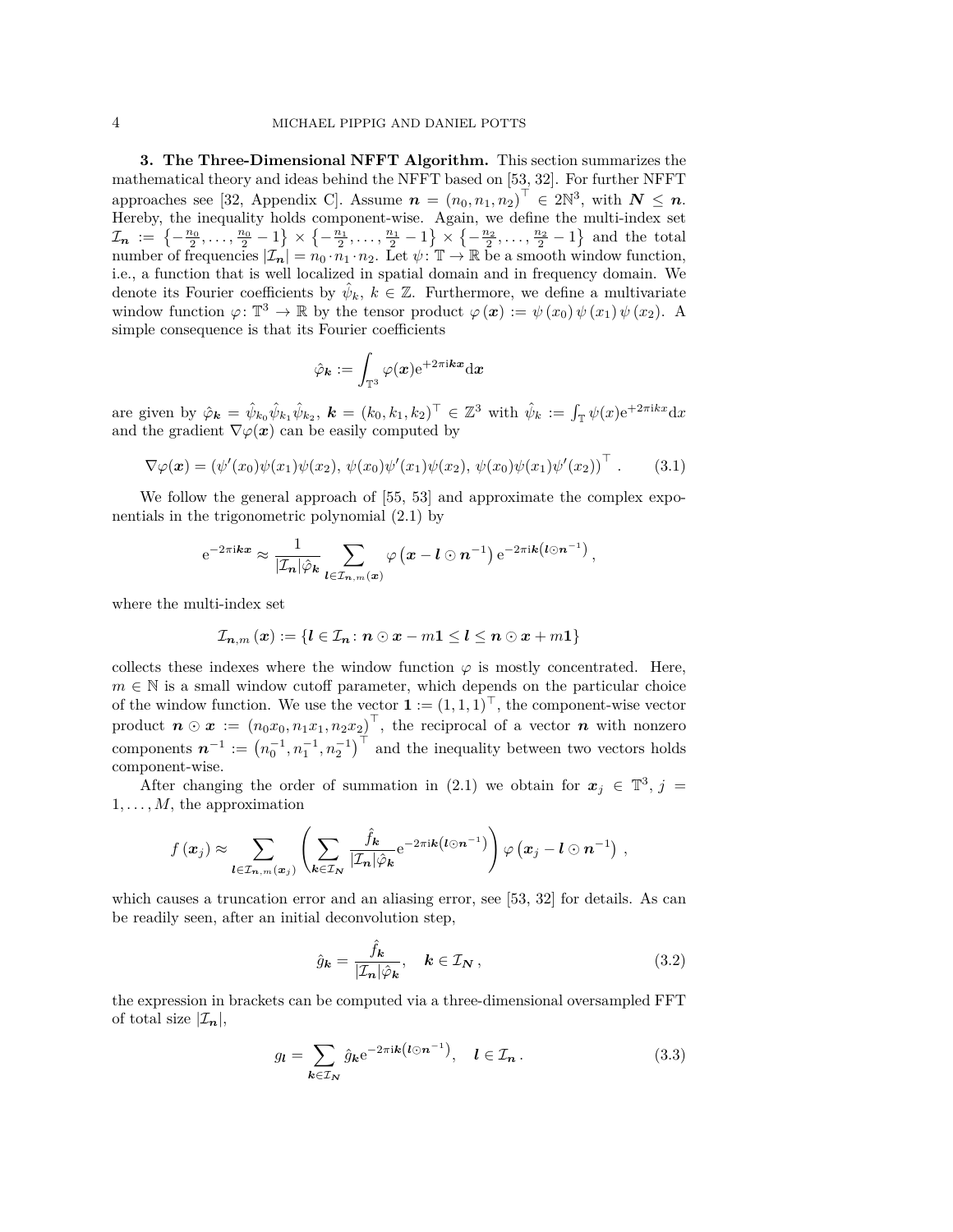

<span id="page-4-1"></span>FIGURE 3.1. *Two-dimensional illustration of the serial NFFT workflow for*  $N = (8,8)^{\top}$  given *Fourier coefficients, oversampled FFT size*  $n = (16, 16)^T$ ,  $M = 150$  *nonequispaced nodes and window cutoff parameter*  $m = 1$ . At the beginning, the given Fourier coefficients  $\hat{f}_k$  are point wise multiplied *according to the deconvolution formula* [\(3.2\)](#page-3-1) *and mapped into an oversampled FFT array of size n. Afterwards, an FFT of size n is performed according to* [\(3.3\)](#page-3-2)*. The computation of the convolution sums* [\(3.4\)](#page-4-0) *is illustrated at the example of a single red circled node*  $x_j$ . Note, that a small number *of* 2*m* + 1 *(black circled) grid points is sufficient in order to compute the convolution sum* [\(3.4\)](#page-4-0) *corresponding to this node. The support of the truncated window function centered at node*  $x_j$  *is given by the red rectangle of size*  $(2m)^2$ .

The final step consists of the evaluation of sums having at most  $(2m+1)^3$  terms where the window function  $\varphi$  is sampled only in the neighborhood of the node  $x_j$ , i.e.,

<span id="page-4-0"></span>
$$
f(\boldsymbol{x}_j) \approx s_j := \sum_{\boldsymbol{l} \in \mathcal{I}_{\boldsymbol{n},m}(\boldsymbol{x}_j)} g_{\boldsymbol{l}} \varphi(\boldsymbol{x}_j - \boldsymbol{l} \odot \boldsymbol{n}^{-1}), \qquad (3.4)
$$

*.*

and

$$
\nabla f(\boldsymbol{x}_j) \approx \nabla s_j := \sum_{\boldsymbol{l} \in \mathcal{I}_{\boldsymbol{n},m}(\boldsymbol{x}_j)} g_{\boldsymbol{l}} \nabla \varphi (\boldsymbol{x}_j - \boldsymbol{l} \odot \boldsymbol{n}^{-1}) \ .
$$

In addition to the evaluation of the window function  $\varphi$ , it requires roughly  $|\mathcal{I}_{N}|$  +  $|\mathcal{I}_n| \log |\mathcal{I}_n| + (2m+1)^3 M$  floating point operations. We present a two-dimensional illustration of the serial NFFT algorithm for chosen parameters  $\mathbf{N} = (8,8)^{\top}$ ,  $\mathbf{n} =$  $(16, 16)^{\top}$ ,  $M = 150$  and  $m = 1$  in Figure [3.1.](#page-4-1) In matrix-vector notation, the NFFT Algorithm can be written as  $\hat{A}f \approx BFD\hat{f}$ , where *D* is a real  $|\mathcal{I}_N| \times |\mathcal{I}_N|$  diagonal matrix defined by

$$
\boldsymbol{D}:=\text{diag}\left(1/\hat{\varphi}_{\boldsymbol{k}}\right)_{\boldsymbol{k}\in\mathcal{I}_{\boldsymbol{N}}}
$$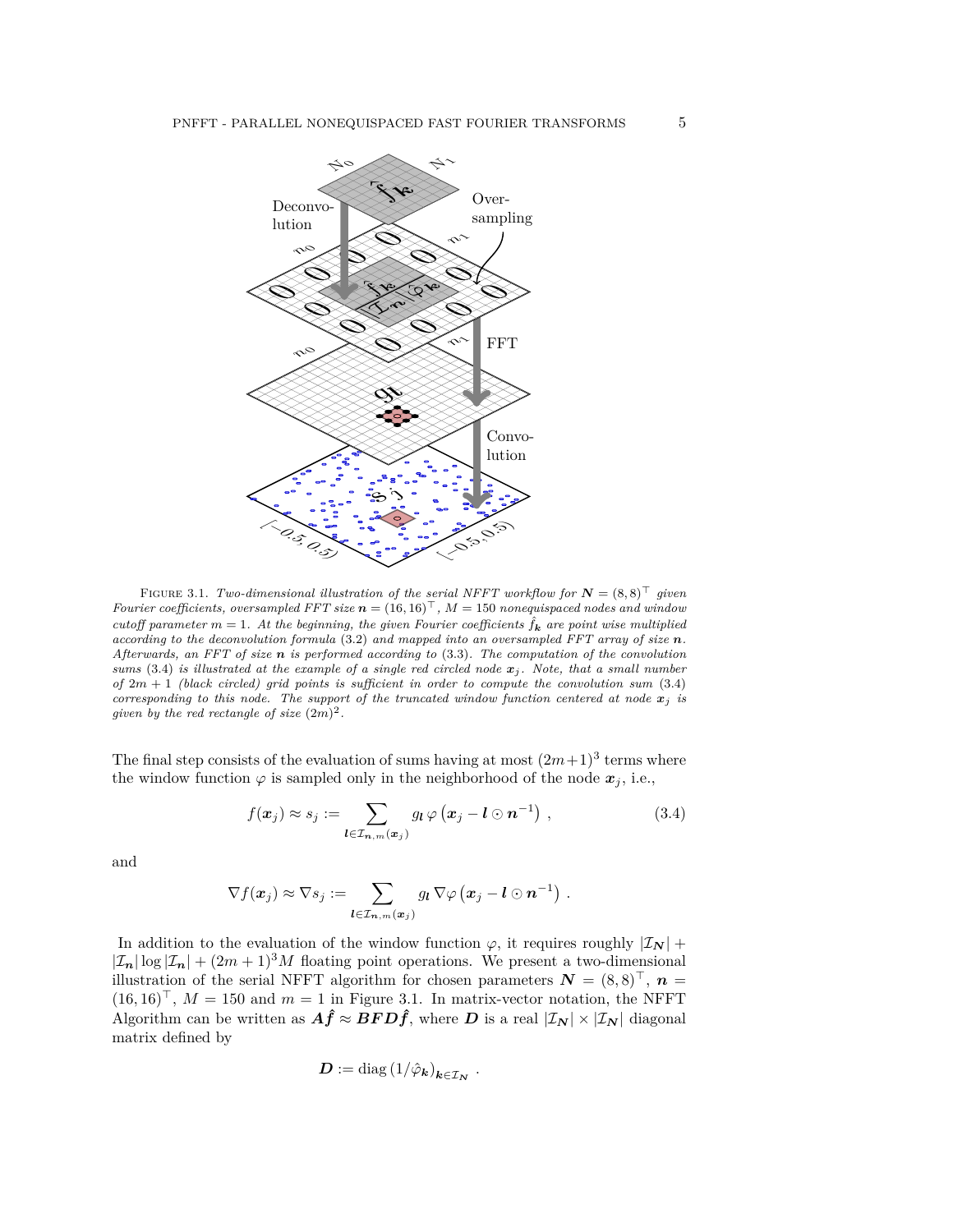The matrix  $\mathbf{F} := (e^{-2\pi i \mathbf{k} (\mathbf{l} \odot \mathbf{n}^{-1})})_{\mathbf{l} \in \mathcal{I}_n, \mathbf{k} \in \mathcal{I}_N}$  is a truncated Fourier matrix of size  $|\mathcal{I}_n| \times$  $|\mathcal{I}_N|$  and *B* denotes the sparse real  $M \times |\mathcal{I}_n|$  matrix

$$
\boldsymbol{B} := \left(b_{j\boldsymbol{l}}\right)_{j=1,...,M;\, \boldsymbol{l}\in{\mathcal{I}}_{\boldsymbol{n}}} \ , \quad b_{j\boldsymbol{l}} := \begin{cases} \varphi\left(\boldsymbol{x}_j - \boldsymbol{l}\odot\boldsymbol{n}^{-1}\right) & : \boldsymbol{l}\in{\mathcal{I}}_{\boldsymbol{n},m}(\boldsymbol{x}_j) \\ 0 & : \boldsymbol{l}\notin{\mathcal{I}}_{\boldsymbol{n},m}(\boldsymbol{x}_j) \end{cases}
$$

*.*

An approximation of the adjoint transform is given by  $A^H f \approx DF^H B^T f$ . The gradients [\(2.4\)](#page-2-1) can be approximated by means of the analytic derivative of the window function [\[14\]](#page-24-7), i.e.,  $\nabla \mathbf{A} \hat{\mathbf{f}} \approx \nabla \mathbf{B} \mathbf{F} \mathbf{D} \hat{\mathbf{f}}$  with

$$
\nabla \boldsymbol{B} := \left(\nabla b_{j\boldsymbol{l}}\right)_{j=1,...,M;\, \boldsymbol{l}\in{\mathcal{I}}_{\boldsymbol{n}}} \ , \quad \nabla b_{j\boldsymbol{l}} := \begin{cases} \nabla \varphi\left(\boldsymbol{x}_{j}-\boldsymbol{l} \odot \boldsymbol{n}^{-1}\right) & : \boldsymbol{l}\in{\mathcal{I}}_{\boldsymbol{n},m}(\boldsymbol{x}_{j}) \\ \boldsymbol{0} & : \boldsymbol{l}\notin{\mathcal{I}}_{\boldsymbol{n},m}(\boldsymbol{x}_{j}) \end{cases} \ .
$$

Note that the NFFT and gradient NFFT only differ in the multiplication with the last matrix *B* and  $\nabla$ *B*, respectively. Since the window function  $\varphi$  is defined as a tensor product, the evaluation of function values for both matrices can be easily combined. As we can see in [\(3.1\)](#page-3-3) for a given node  $\boldsymbol{x} = (x_0, x_1, x_2)^\top \in \mathbb{T}^3$  it is sufficient to evaluate the one-dimensional window function  $\psi$  and its derivative  $\psi'$  at the three coordinates  $x_0, x_1, x_2$ .

To keep the approximation error small, several functions  $\varphi$  with good localization in spatial and frequency domain have been proposed. In our parallel NFFT implementation the user is free to choose between the (dilated) *Gaussian* [\[10,](#page-24-0) [55,](#page-26-0) [9\]](#page-24-8), (dilated) *cardinal central B–splines* [\[5,](#page-24-1) [55\]](#page-26-0), and (dilated) *Kaiser–Bessel functions* [\[29,](#page-25-22) [19\]](#page-25-23). We point out that the approximation error introduced by the NFFT decays exponentially with the number of summands *m*. Error estimates for the multivariate case were presented in [\[12\]](#page-24-9), see also [\[32,](#page-25-1) Appendix C]. In the case of the Gaussian window function, the evaluations of the exponential function exp() can be reduced substantially by fast Gaussian gridding, see [\[22\]](#page-25-0) and [\[32,](#page-25-1) Appendix C]. However, all proposed window functions can be evaluated with the same efficiency, if interpolation from short precomputed interpolation tables is used, see also Section [6.1](#page-16-0) for more details.

<span id="page-5-0"></span>**4. The Parallel Three-Dimensional NFFT Algorithm.** In this section we describe a parallel algorithm for computing the three-dimensional NFFT on massively parallel, distributed memory architectures. The implementation of this algorithm is based on the Massage Passing Interface [\[40\]](#page-25-13). Our parallel NFFT (PNFFT) algorithm combines the serial three-dimensional NFFT algorithm from Section [3](#page-3-0) with a threedimensional block domain decomposition. In addition, we pay special attention to the case where all the nonequispaced nodes  $x_j$  are contained in a special subset of the torus  $\mathbb{T}^3$ . For a given node scaling factor  $\mathbf{C} = (C_0, C_1, C_2)^\top \in (0, 1]^3$  we define the truncated torus  $\mathbb{T}_{\mathbf{C}}^3 := \left[ -\frac{C_0}{2}, \frac{C_0}{2} \right) \times \left[ -\frac{C_1}{2}, \frac{C_1}{2} \right) \times \left[ -\frac{C_2}{2}, \frac{C_2}{2} \right]$ . For the PNFFT we assume  $x_j \in \mathbb{T}^3_C$  for every  $j = 1, \ldots, M$ . Obviously, for  $C_0 = C_1 = C_2 = 1$  this corresponds to the serial NFFT, where the nodes  $x_j$  are contained in the whole three-dimensional torus  $\mathbb{T}^3$ . This slight generalization is necessary in order to assure a load balanced distribution of nodes  $x_j$  whenever the nodes are concentrated in the center of the box as we will see in the next section.

**4.1. Description of the Algorithm.** Assume  $P = (P_0, P_1, P_2)^\top \in \mathbb{N}^3$ . We identify every MPI process of a given parallel hardware architecture with a multiindex of the three-dimensional process mesh  $\mathcal{P}_{\mathbf{P}} := \{0, \ldots, P_0 - 1\} \times \{0, \ldots, P_1 - 1\} \times$  $\{0, \ldots, P_2 - 1\}$ . For every process  $\mathbf{r} = (r_0, r_1, r_2)^\top \in \mathcal{P}_P$  we define the multi-index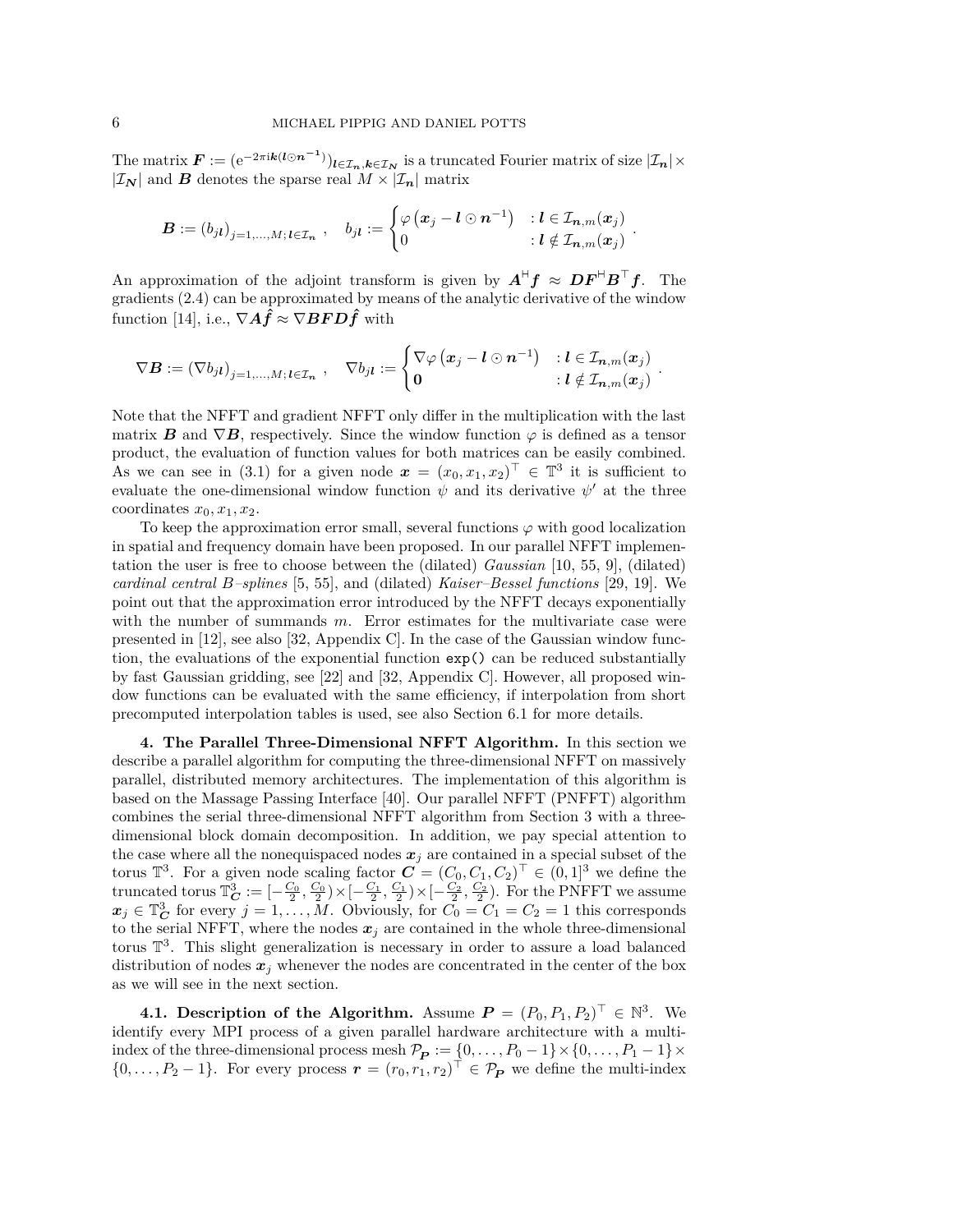

<span id="page-6-1"></span>Figure 4.1. *Two-dimensional illustration of the serial deconvolution workflow according to* [\(3.2\)](#page-3-1) *on the left and the parallel deconvolution workflow according to* [\(4.1\)](#page-6-0) *on the right. We chose*  $N = (8,8)^{\top}$  given Fourier coefficients, oversampled FFT size  $n = (16, 16)^{\top}$  and a process mesh of *size*  $P = (4, 2)^{\top}$ . The serial algorithm uses explicit mapping of the incoming Fourier coefficients  $\hat{f}_k$ *into an oversampled FFT array of size n filled with zeros. In contrast, our parallel data distribution avoids the distribution of zeros and therefore does not depend on the oversampled FFT size n.*

set

$$
\mathcal{I}_{\mathbf{N},\mathbf{P}}^{\mathbf{r}} = \left\{ (k_0, k_1, k_2)^\top \in \mathcal{I}_\mathbf{N} : -\frac{N_t}{2} + r_t \frac{N_t}{P_t} \le k_t < -\frac{N_t}{2} + (r_t + 1) \frac{N_t}{P_t}, \ t = 0, 1, 2 \right\}.
$$

At the beginning of our parallel algorithm, we assume the NFFT input array of  $|\mathcal{I}_{N}|$ complex numbers to be distributed among the three-dimensional process mesh  $P_P$ such that every process  $r \in \mathcal{P}_P$  holds the input data  $\hat{f}_k$ ,  $k \in \mathcal{I}_{N,P}^r$  in its locally available memory. For the sake of simplicity, we assume that the input array sizes  $N_0, N_1, N_2$  are divisible by the process mesh sizes  $P_0, P_1, P_2$ . Therefore, the input array is distributed in equal blocks of size  $N_0/P_0 \cdot N_1/P_1 \cdot N_2/P_2$ . This restriction serves to keep the notation simple. Nevertheless, our implementation supports arbitrary input array sizes  $N \in \mathbb{N}^3$  and process mesh sizes  $P \in \mathbb{N}^3$  regardless of their divisibility.

The serial NFFT algorithm starts with the deconvolution step [\(3.2\)](#page-3-1) that consists of an ordinary point wise multiplication. It can be calculated straight forward in parallel, i.e., every process  $r \in \mathcal{P}_P$  computes

<span id="page-6-0"></span>
$$
\hat{g}_{\mathbf{k}} = \frac{\hat{f}_{\mathbf{k}}}{|\mathcal{I}_n|\hat{\varphi}_{\mathbf{k}}}, \quad \mathbf{k} \in \mathcal{I}_{N,P}^r. \tag{4.1}
$$

Figure [4.1](#page-6-1) shows a two-dimensional illustration of the serial deconvolution workflow according to [\(3.2\)](#page-3-1) and the parallel deconvolution workflow according to [\(4.1\)](#page-6-0) for parameters  $N = (8, 8)^{\top}$ ,  $n = (16, 16)$  and a process mesh of size  $P = (4, 2)^{\top}$ .

In the second step [\(3.3\)](#page-3-2) we compute a three-dimensional oversampled FFT. Before we look at the parallel counter part of this step, we need the following slight generalization. Similar to the truncated input data set of an oversampled FFT, we want to allow a truncated output data set. Therefore, we introduce the pruned FFT output size  $L \in 2\mathbb{N}^3$  with  $L \leq n$ . Hereby, the inequality holds component-wise. The pruned FFT is given by

$$
g_{\boldsymbol{l}} = \sum_{\boldsymbol{k} \in \mathcal{I}_{\boldsymbol{N}}} \hat{g}_{\boldsymbol{k}} e^{-2\pi i \boldsymbol{k} \left(\boldsymbol{l} \odot \boldsymbol{n}^{-1}\right)}, \quad \boldsymbol{l} \in \mathcal{I}_{\boldsymbol{L}}\,,
$$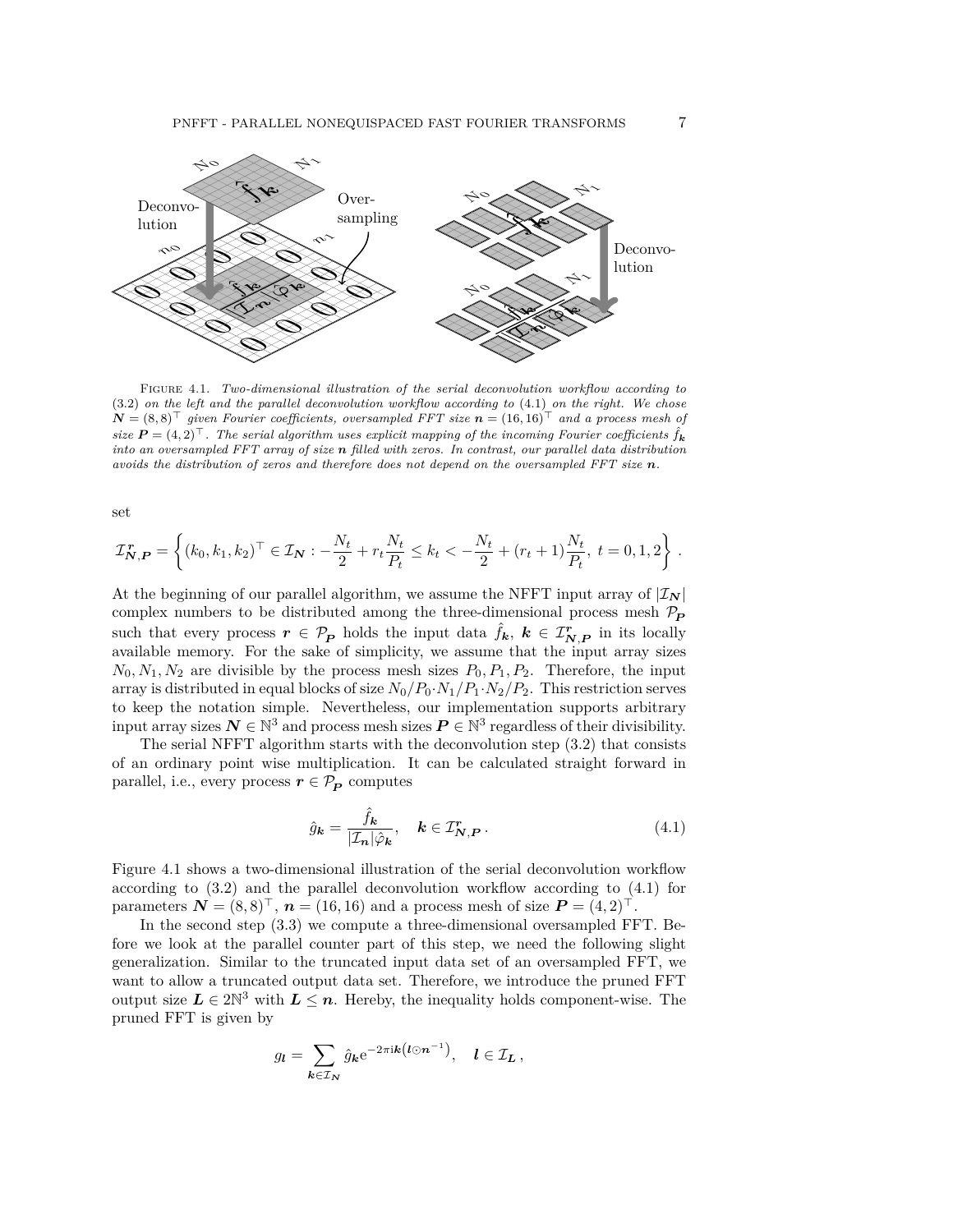

<span id="page-7-0"></span>Figure 4.2. *Two-dimensional illustration of the serial convolution workflow according to* [\(3.4\)](#page-4-0) *for node scaling factor*  $C = (1, 1)^T$  *and*  $M = 150$  *nonequispaced nodes on the left and node scaling*  $factor C = \left(\frac{3}{8}, \frac{3}{8}\right)^\top$  and  $M = 50$  nonequispaced nodes on the right. Furthermore, we chose an *oversampled FFT size*  $n = (16, 16)^T$ , pruned FFT output size  $L = (8, 8)^T$  and window cutoff *parameter m* = 1*. In both cases the computation of the convolution sums* [\(3.4\)](#page-4-0) *is illustrated at the example of a single red circled node x<sup>j</sup> . The support of the truncated window function centered at node*  $x_j$  *is given by the red rectangle of size*  $(2m)^2$ . Again, a small number of  $2m+1$  (black circled) *grid points is sufficient in order to compute the convolution sum* [\(3.4\)](#page-4-0) *corresponding to this node. However, on the left for every data g<sup>l</sup> there exists at least one node x<sup>j</sup> that depends on g<sup>l</sup> for the computation of the corresponding convolution sum s<sup>j</sup> . In contrast, on the right the nodes have been scaled to the center of the unit box. Therefore, no data g<sup>l</sup> outside the gray colored border is ever needed for the computation of any convolution sum s<sup>j</sup> . The gray border of width m results from the overlapping support of the window function.*

with  $\mathcal{I}_L := \{-\frac{L_0}{2}, \ldots, \frac{L_0}{2} - 1\} \times \{-\frac{L_1}{2}, \ldots, \frac{L_1}{2} - 1\} \times \{-\frac{L_2}{2}, \ldots, \frac{L_2}{2} - 1\}.$  Obviously, for  $L = n$  the pruned FFT coincides with the second step of the serial NFFT algorithm given by equation [\(3.3\)](#page-3-2). The significance of the pruned FFT output size *L* becomes clear, if we have a look at the third step of the NFFT algorithm shown in equation [\(3.4\)](#page-4-0). There the summation runs over the multi-index sets  $\mathcal{I}_{n,m}(x_i) \subset \mathcal{I}_n$ ,  $j = 1, \ldots, M$ . We want to take advantage of the fact that all the nodes  $x_j$  are contained in the truncated torus  $\mathbb{T}_{\mathbf{C}}^3$ . In order to avoid the computation of unneeded coefficients *gl* we are looking for the smallest multi-index set  $\mathcal{I}_L$  that holds  $\mathcal{I}_{n,m}(x_j) \subset \mathcal{I}_L$ for every  $j = 1, ..., M$ . The component-wise smallest  $\boldsymbol{L} = (L_0, L_1, L_2)^{\top} \in 2\mathbb{N}^3$  that fulfills these conditions is given by

$$
L_t := \min \left\{ n_t, 2 \left( \left[ C_t \frac{n_t}{2} \right] + m \right) \right\}, \quad t = 0, 1, 2.
$$

Figure [4.2](#page-7-0) shows a two-dimensional illustration of the additional condition  $x_j \in$  $\mathbb{T}_{\mathbf{C}}^3$  and its implications on the serial computation of the convolution sums  $(3.4)$  for parameters  $\boldsymbol{n} = (16, 16)^{\top}, \, \boldsymbol{L} = (8, 8)^{\top}, \, \boldsymbol{C} = \left(\frac{3}{8}, \frac{3}{8}\right)^{\top}$  and  $m = 1$ .

In parallel we substitute the three-dimensional pruned FFT by a parallel one, i.e.,

<span id="page-7-1"></span>
$$
g_{l} = \sum_{s \in \mathcal{P}_{P}} \sum_{k \in \mathcal{I}_{N,P}^{s}} \hat{g}_{k} e^{-2\pi i k (l \odot n^{-1})}, \quad l \in \mathcal{I}_{L,P}^{r}.
$$
 (4.2)

The formal order of summation in this notation was chosen to symbolize the parallel data decomposition of a block distributed parallel three-dimensional FFT algorithm. In general, a parallel FFT algorithm may use a different order of summation or an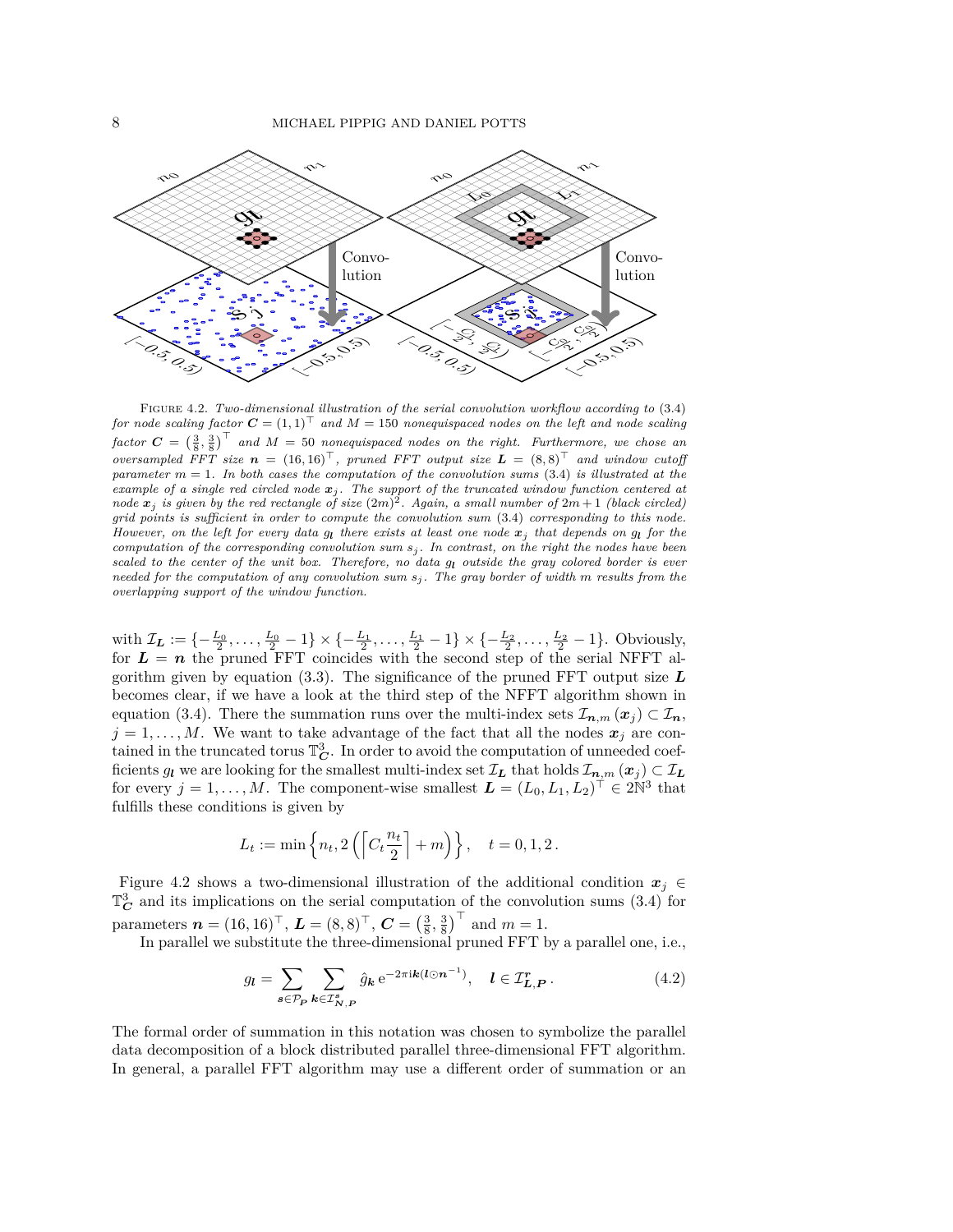

<span id="page-8-0"></span>Figure 4.3. *Two-dimensional illustration of the serial FFT workflow according to* [\(3.3\)](#page-3-2) *on the left and the parallel pruned FFT workflow according to* [\(4.2\)](#page-7-1) *on the right. We chose*  $N = (8,8)^T$ *given Fourier coefficients, oversampled FFT size*  $n = (16, 16)^{\top}$ , pruned FFT output size  $L = (8, 8)^{\top}$ *window cutoff parameter*  $m = 1$  *and a process mesh of size*  $P = (4, 2)^T$ . A naive block decomposition *of the FFT on the left would lead to several processes that own input blocks full of zeros before the FFT and output blocks full with unnecessary data g<sup>l</sup> outside the gray colored border after the FFT. Instead, our algorithm uses a parallel pruned FFT that works with a block distribution of the necessary input and output data. Note, that the parallel NFFT needs to communicate a border of m (green colored) ghost cells according to* [\(4.3\)](#page-10-0) *in order to prepare the parallel convolution according to* [\(4.4\)](#page-10-1)*.*

approximate algorithm to calculate the Fourier transform. The inner sum reflects that every process  $s \in \mathcal{P}_P$  starts with calculations on its locally available input data block of size  $N_0/P_0 \cdot N_1/P_1 \cdot N_2/P_2$ . The outer sum stands for the global communication that must be performed somehow within the parallel FFT algorithm. After the parallel FFT the output data  $g_l, l \in \mathcal{I}_L$ , is distributed on the process mesh in a similar way as the input data set, i.e., every process owns a block of  $L_0/P_0 \cdot L_1/P_1 \cdot L_2/P_2$  complex numbers. Once more, we assume that  $L_0, L_1, L_2$  are divisible by the process mesh sizes  $P_0, P_1, P_2$  in order to keep the notation simple. Again, for every process  $r \in \mathcal{P}_P$ the multi-index set

$$
\mathcal{I}_{L,P}^{\,r} := \left\{ (k_0, k_1, k_2)^\top \in \mathcal{I}_n : -\frac{L_t}{2} + r_t \frac{L_t}{P_t} \le k_t < -\frac{L_t}{2} + (r_t + 1) \frac{L_t}{P_t}, \ t = 0, 1, 2 \right\}
$$

collects all the multi-indexes of locally available data. We apply the PFFT software library [\[44\]](#page-25-10) for computing the parallel pruned FFT. This library was developed for calculating parallel FFT on massively parallel architectures. It uses a transpose FFT algorithm that consist of successive one-dimensional FFT and global data transpositions, see [\[46\]](#page-26-7) for details. We stress that PFFT is the only publicly available parallel FFT software library that pays special attention to the efficient parallel computation of pruned FFT. This feature is crucial in order to assure a good load balancing of our parallel NFFT algorithm. It is noteworthy to say that PFFT is based on a two-dimensional domain decomposition, i.e., the three-dimensional decomposed FFT input  $\hat{g}_k$ ,  $k \in \mathcal{I}_{N,P}^r$ , and output  $g_l$ ,  $l \in \mathcal{I}_{L,P}^r$  is redistributed before and after ev-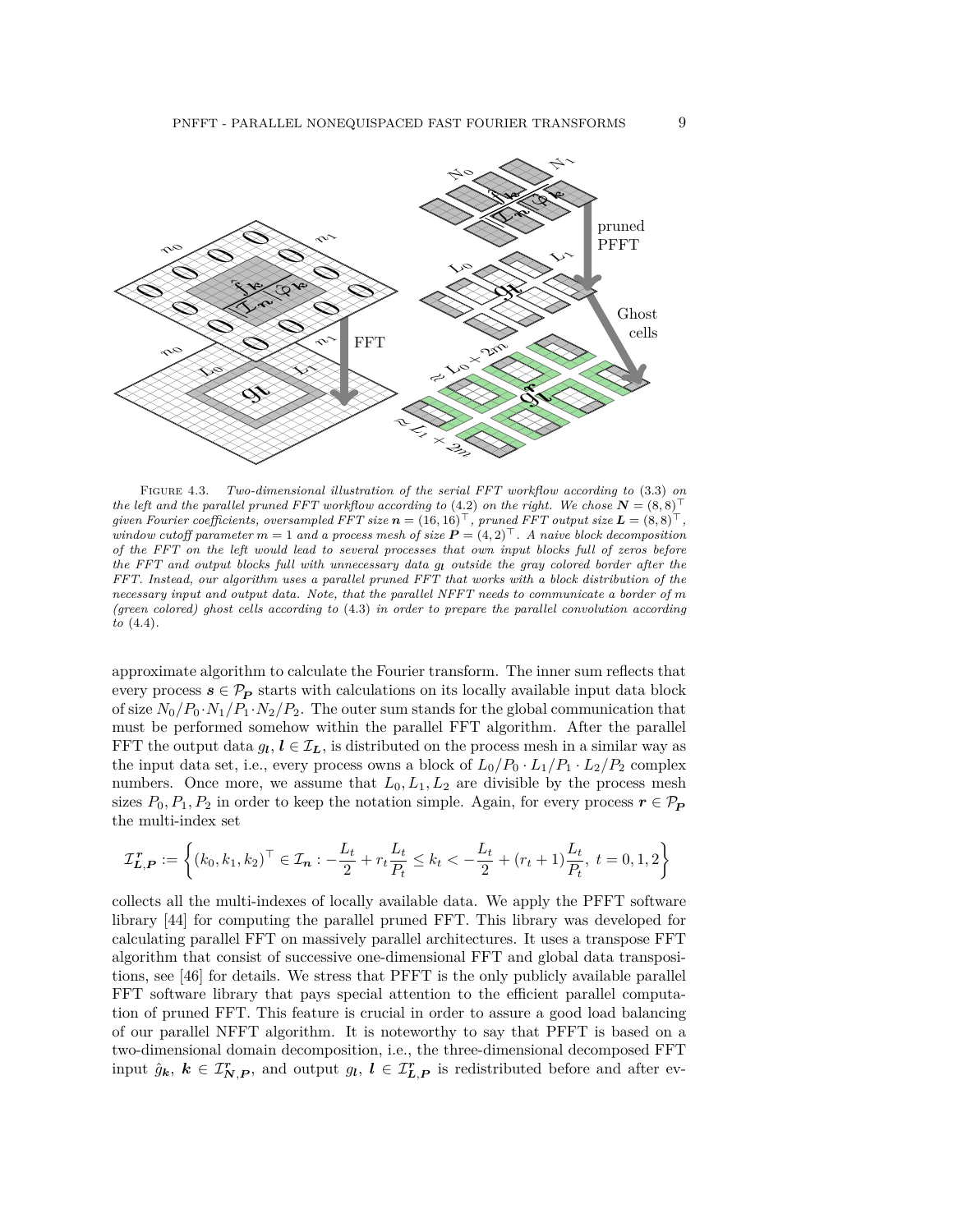

<span id="page-9-0"></span>Figure 4.4. *Two-dimensional illustration of the serial convolution workflow according to* [\(3.4\)](#page-4-0) *on the left and the parallel convolution workflow according to* [\(4.4\)](#page-10-1) *on the right. We chose an oversampled FFT size*  $n = (16, 16)^T$ , pruned FFT output size  $L = (8, 8)^T$ , node scaling factor  $C = \left(\frac{3}{8}, \frac{3}{8}\right)^\top$ ,  $M = 50$  *nonequispaced nodes, window cutoff parameter*  $m = 1$  *and a process mesh of size*  $P = (4,2)^T$ . In both cases the computation of the convolution sums [\(3.4\)](#page-4-0) is illustrated at *the example of a single red circled node x<sup>j</sup> . The support of the truncated window function centered* at node  $x_j$  is given by the red rectangle of size  $(2m)^2$ . Again, a small number of  $2m+1$  (black *circled) grid points is sufficient in order to compute the convolution sum* [\(3.4\)](#page-4-0) *corresponding to this node. In the parallel case, the nonequispaced nodes have been block distributed according to the block distribution of the FFT outputs g<sup>l</sup> . Every process is able to compute the convolution sums s<sup>j</sup> for all locally available nodes*  $x_j$  *from the locally available data*  $g_l^r$ .

ery parallel FFT. Therefore, an upper limit for the number of processes is given by the two-dimensional decomposition of the parallel FFT. Figure [4.3](#page-8-0) shows a twodimensional illustration of the serial FFT workflow according to [\(3.3\)](#page-3-2) and the parallel pruned FFT workflow according to [\(4.2\)](#page-7-1) for parameters  $\mathbf{N} = (8,8)^{\top}$ ,  $\mathbf{n} = (16,16)^{\top}$ and a process mesh of size  $P = (4, 2)^{\top}$ . Note, that the parallel ghost cell duplication step [\(4.3\)](#page-10-0) within this illustration will be explained in the next paragraphs.

The block data distribution of the FFT output  $g_l, l \in \mathcal{I}_L$ , naturally induces a block decomposition of the truncated Torus  $\mathbb{T}_{\mathbf{C}}^3$ . This motivates the definition of the index sets

$$
\mathcal{M}_{\mathbf{P}}^r := \{j = 1, \ldots, M : \exists l \in \mathcal{I}_{\mathbf{L},\mathbf{P}}^r \text{ with } l \leq n \odot x_j < l + 1\},\
$$

for every process  $r \in \mathcal{P}_P$ . We assign all nodes  $x_j, j \in \mathcal{M}_P^r$ , to a single process  $r \in \mathcal{P}_P$ . As one can already see, heterogeneous distributions of the nodes  $x_j$ ,  $j = 1, \ldots, M$ , can lead to imbalances in memory consumption and workload between the processes, which is a typical problem of mesh based domain decompositions.

According to the discrete convolution step of the serial NFFT algorithm, we compute the sums [\(3.4\)](#page-4-0), which run over the local multi-index sets  $\mathcal{I}_{n,m}(x_j)$ ,  $j \in \mathcal{M}_{\mathbf{P}}^{\mathbf{r}}$ . Our choice of parameter *L* assures  $\mathcal{I}_{n,m}(x_j) \subset \mathcal{I}_L$  for every  $j \in \mathcal{M}_P^r$ , i.e., the output of the pruned FFT is sufficient. But in general, not all sufficient data  $g_l, l \in \mathcal{I}_{n,m}(x_j)$ , is located on a single process *r*. Therefore, we perform a communication step in order to gather all the additionally needed data. However, this step equals to a mesh ghost cell communication [\[24,](#page-25-24) Ch. 5.6.1] and only involves nearest neighbor communication.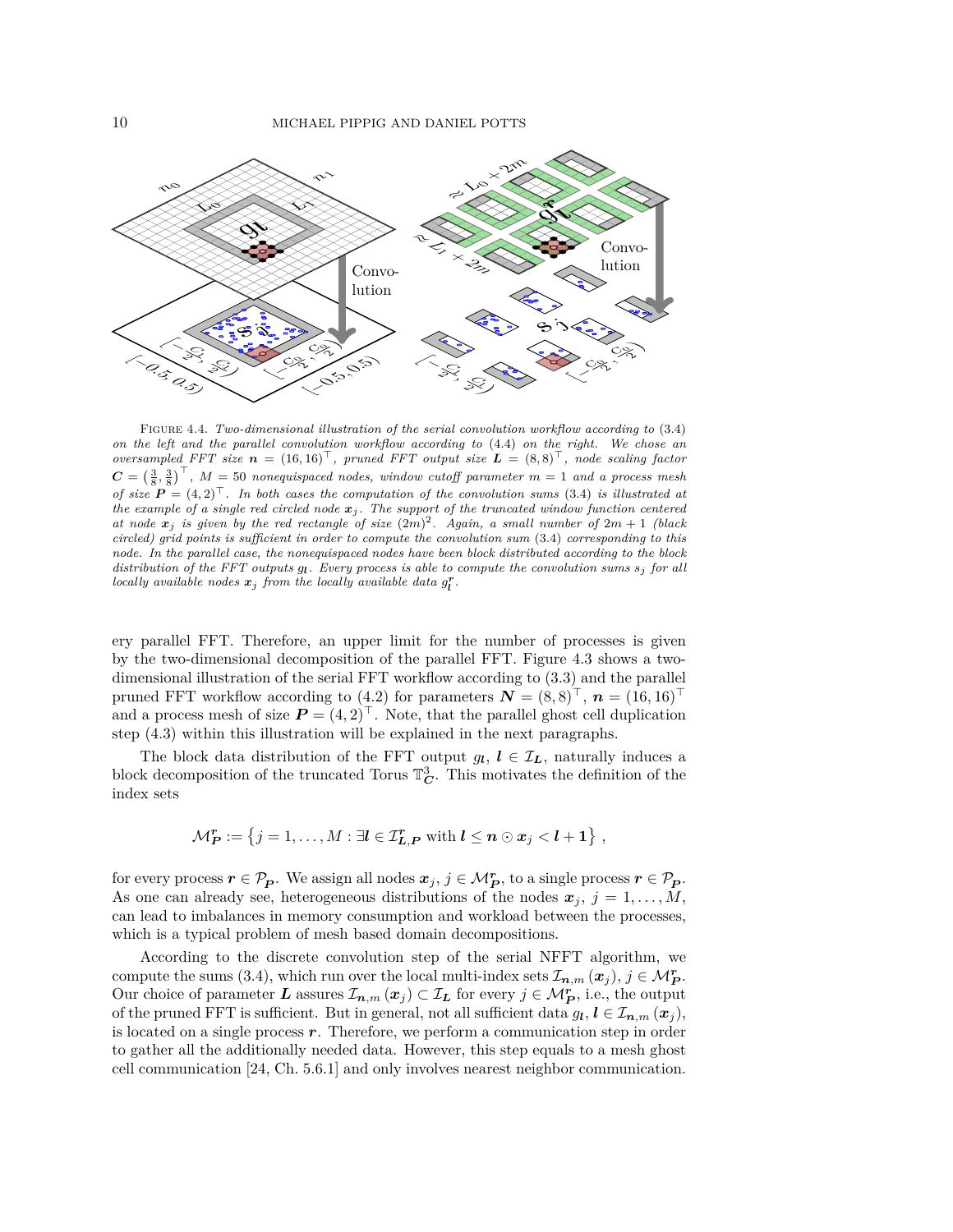With the definition of the multi-index sets

$$
\mathcal{I}_{L,P,m}^{\mathbf{r}} := \left\{ (l_0, l_1, l_2) \in \mathcal{I}_{n} : -\frac{L_t}{2} + r_t \frac{L_t}{P_t} - m \le l_t < -\frac{L_t}{2} + (r_t + 1) \frac{L_t}{P_t} + m, \ t = 0, 1, 2 \right\},\
$$

for all processes  $r \in \mathcal{P}_P$ , we symbolize the ghost cell communication by

<span id="page-10-0"></span>
$$
g_l^r = g_l, \quad l \in \mathcal{I}_{L,P,m}^r. \tag{4.3}
$$

Note that every process must gather the data  $g_l$ ,  $l \in T_{L,P,m}^r \setminus T_{L,P}^r$ , from its nearest neighbors by explicit communication. We use the ghost cell support of the PFFT software library for implementing the ghost cell communication. Figure [4.3](#page-8-0) also includes a two-dimensional illustration of the parallel ghost cell communication accord-ing to [\(4.3\)](#page-10-0) with parameters  $L = (8, 8)^{\top}$ ,  $\mathbf{C} = \left(\frac{3}{8}, \frac{3}{8}\right)^{\top}$ ,  $m = 1$  and a process mesh of size  $P = (4, 2)^{\top}$ .

Finally, the sums

<span id="page-10-1"></span>
$$
s_j = \sum_{\boldsymbol{l} \in \mathcal{I}_{\boldsymbol{n},m}(\boldsymbol{x}_j)} g_{\boldsymbol{l}}^{\boldsymbol{r}} \varphi(\boldsymbol{x}_j - \boldsymbol{l} \odot \boldsymbol{n}^{-1}), \quad j \in \mathcal{M}_{\boldsymbol{P}}^{\boldsymbol{r}}, \tag{4.4}
$$

are calculated locally on all processes  $r \in \mathcal{P}_P$ . Figure [4.4](#page-9-0) shows a two-dimensional illustration of the serial convolution workflow according to [\(3.4\)](#page-4-0) and the parallel con-volution workflow according to [\(4.4\)](#page-10-1) for parameters  $\mathbf{n} = (16, 16)^{\top}, \mathbf{L} = (8, 8)^{\top},$  $\mathbf{C} = \left(\frac{3}{8}, \frac{3}{8}\right)^{\top}$ ,  $M = 50$ ,  $m = 1$  $m = 1$  and a process mesh of size  $\mathbf{P} = (4, 2)^{\top}$ . Alg. 1 summarizes the PNFFT algorithm in pseudo-code and Figure [4.5](#page-11-1) gives a summarizing two-dimensional illustration of the serial and parallel NFFT workflow for parameters  $\mathbf{N} = (8,8)^\top, \, \boldsymbol{n} = (16,16)^\top, \, \boldsymbol{L} = (8,8)^\top, \, \boldsymbol{C} = \left(\frac{3}{8},\frac{3}{8}\right)^\top, \, M = 50, \, m = 1 \text{ and a process}$ mesh of size  $P = (4, 2)^{\top}$ .

<span id="page-10-2"></span>Input:  $x_j \in \mathbb{T}_{\mathbf{C}}^3$ ,  $j \in \mathcal{M}_{\mathbf{P}}^r$ , and  $\hat{f}_k \in \mathbb{C}$ ,  $k \in \mathcal{I}_{\mathbf{N},\mathbf{P}}^r$ .

- <span id="page-10-4"></span><span id="page-10-3"></span>1: For  $\mathbf{k} \in \mathcal{I}_{\mathbf{N},\mathbf{P}}^{\mathbf{r}}$  compute  $\hat{g}_{\mathbf{k}} := |\mathcal{I}_{\mathbf{n}}|^{-1} \cdot \hat{f}_{\mathbf{k}}/\hat{\varphi}_{\mathbf{k}}$ .
- <span id="page-10-7"></span>2: For  $l \in \mathcal{I}_{L,P}^r$  compute  $g_l := \sum$  $s \in \mathcal{P}_P$  $\sum$  $\boldsymbol{k}$ ∈ $\boldsymbol{\mathcal{I}}^{\boldsymbol{s}}_{\boldsymbol{N},\boldsymbol{P}}$  $\hat{g}_k e^{-2\pi i k (l \odot n^{-1})}$  by a parallel, three-dimensional, pruned FFT.
- <span id="page-10-5"></span>3: For  $l \in \mathcal{I}_{L,P,m}^r$  gather  $g_l^r := g_l$  by a ghost cell communication.
- 4: For  $j \in \mathcal{M}_{\mathbf{P}}^r$  compute  $s_j := \sum_{\mathbf{l} \in \mathcal{I}_{\mathbf{n},m}(\mathbf{x}_j)}$  $g_{\boldsymbol l}^{\boldsymbol r} \, \varphi(\boldsymbol x_j - \boldsymbol l \odot \boldsymbol n^{-1}).$
- <span id="page-10-6"></span>5: For  $j \in \mathcal{M}_{\mathbf{P}}^{\mathbf{r}}$  compute  $\nabla s_j := \sum_{\mathbf{l} \in \mathcal{I}_{\mathbf{n},m}(\mathbf{x}_j)}$  $g_{\boldsymbol l}^{\boldsymbol r} \, \nabla \varphi(\boldsymbol x_j - \boldsymbol l \odot \boldsymbol n^{-1}).$

Output: Approximate function values  $s_j \approx f_j$  and gradients  $\nabla s_j \approx \nabla f_j$ ,  $j \in \mathcal{M}_{\mathbf{P}}^{\mathbf{r}}$ .

Alg. 1: Parallel, three-dimensional, nonequispaced fast Fourier transform (PNFFT) for each process  $r \in \mathcal{P}_P$ .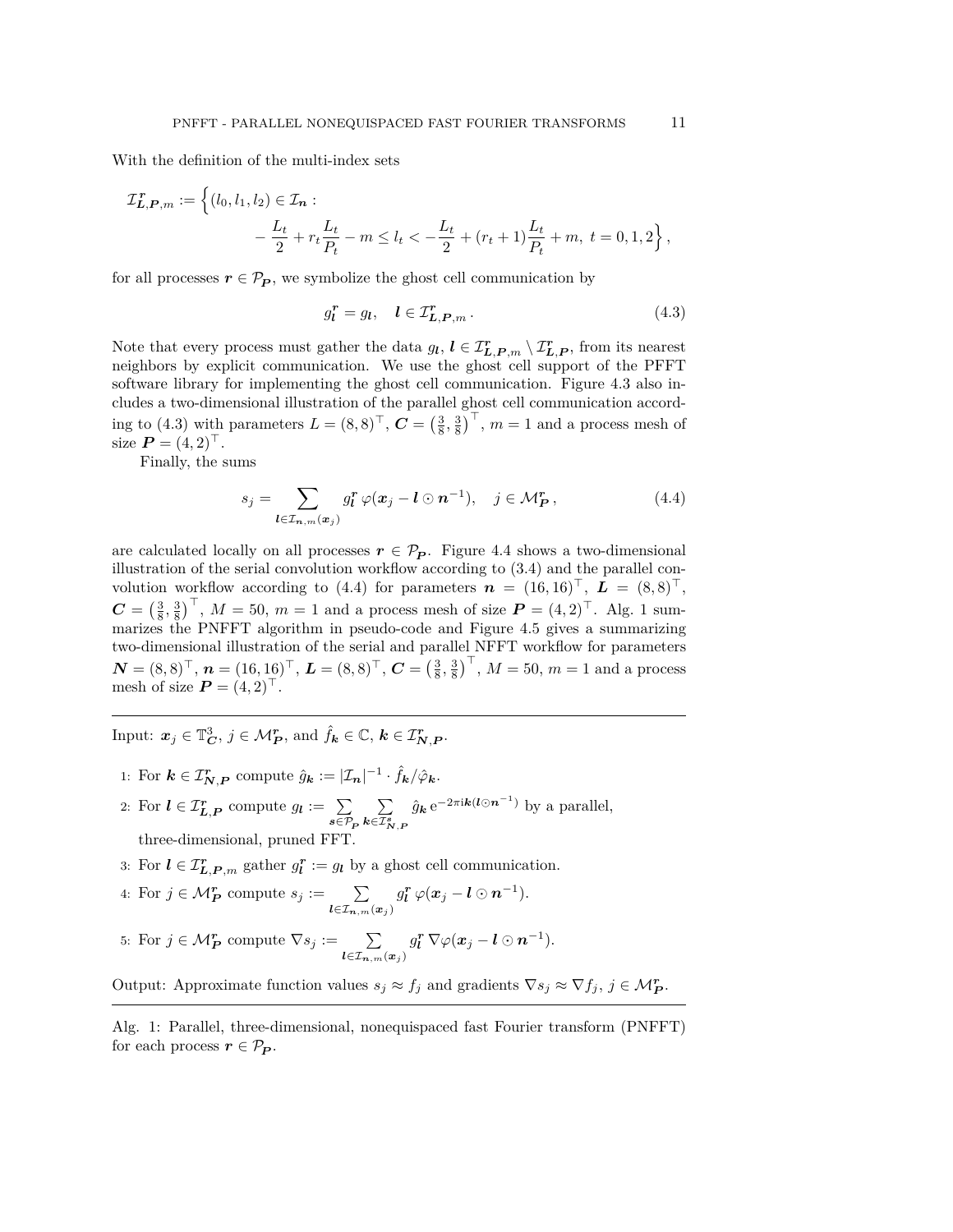

<span id="page-11-1"></span>Figure 4.5. *Two-dimensional illustration of the serial NFFT workflow on the left and the parallel NFFT workflow of Alg.* [1](#page-10-2) *on the right. We chose*  $N = (8,8)^T$  *given Fourier coefficients, oversampled FFT size*  $n = (16, 16)^T$ , pruned FFT output size  $L = (8, 8)^T$ , node scaling factor  $C = \left(\frac{3}{8}, \frac{3}{8}\right)^\top$ ,  $M = 50$  *nonequispaced nodes, window cutoff parameter*  $m = 1$  *and a process mesh of size*  $P = (4, 2)^{\top}$ . For detailed explanations of the separate steps see Figure [4.1,](#page-6-1) Figure [4.3](#page-8-0) and *Figure [4.4.](#page-9-0)*

The adjoint PNFFT algorithm can be derived analogously from the serial adjoint NFFT algorithm [\[32\]](#page-25-1). Note that the adjoint counterpart of the ghost cell communication [\(4.3\)](#page-10-0) is a sum over all ghost cells, i.e.,

$$
g_{\boldsymbol{l}} = \sum_{\boldsymbol{s} \in \mathcal{P}_{\boldsymbol{P}}} g_{\boldsymbol{l}}^{\boldsymbol{s}}, \quad \boldsymbol{l} \in \mathcal{I}_{\boldsymbol{L},\boldsymbol{P}}^{\boldsymbol{r}}.
$$

The pseudo-code of the adjoint PNFFT is given by Alg. [2.](#page-12-0)

<span id="page-11-0"></span>**5. Application of the Parallel NFFT.** In this section we demonstrate the application of our PNFFT algorithm in order to calculate the Coulomb potentials and forces of a charged particle system on massively parallel distributed memory architectures. We start with the outline of the serial fast summation algorithm [\[51,](#page-26-3) [52\]](#page-26-9) and continue with its parallel counterpart.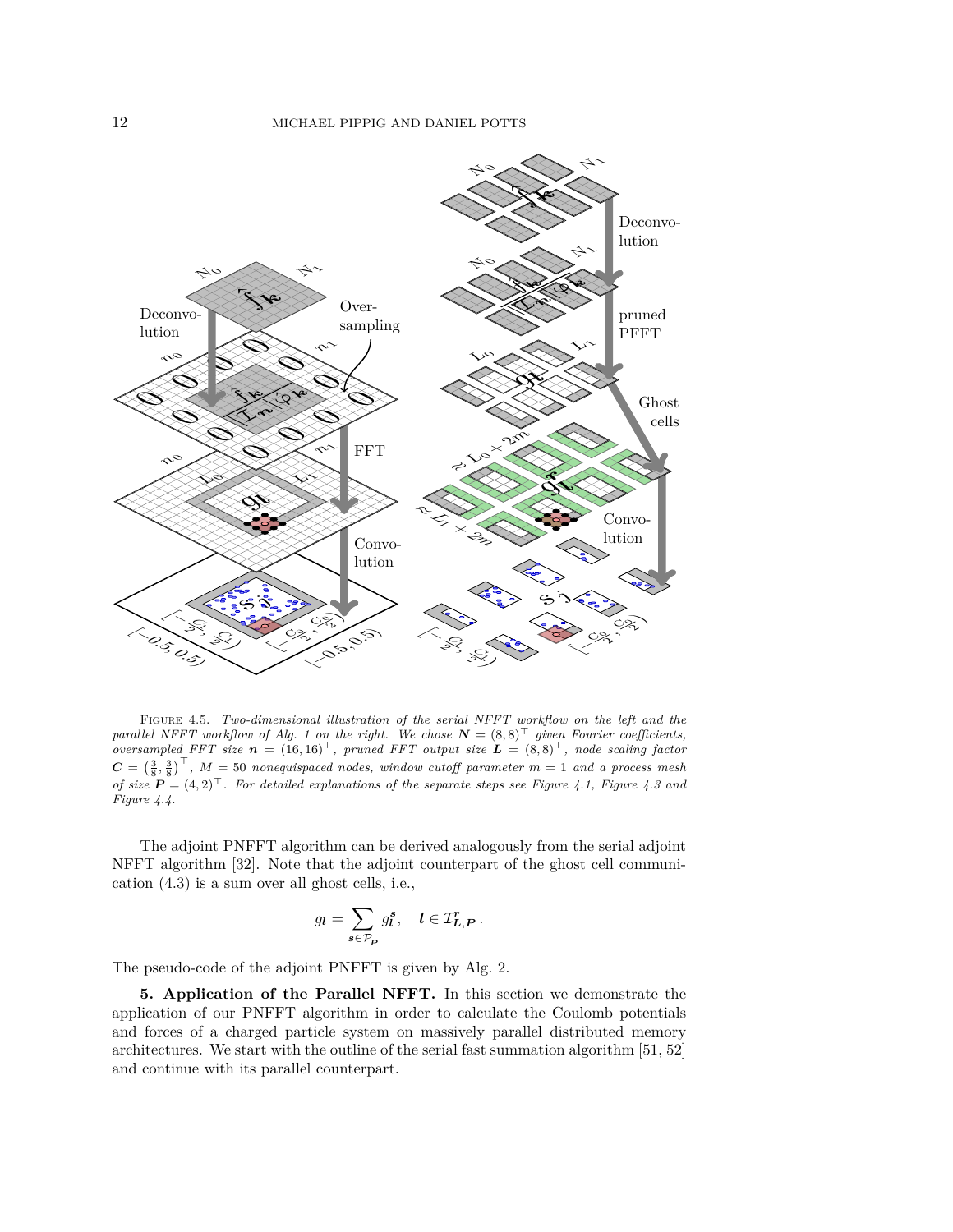<span id="page-12-0"></span>Input:  $x_j \in \mathbb{T}_{\mathbf{C}}^3$ , and  $f_j \in \mathbb{C}, j \in \mathcal{M}_{\mathbf{P}}^r$ .

<span id="page-12-6"></span><span id="page-12-5"></span>1: For 
$$
\mathbf{l} \in \mathcal{I}_{\mathbf{L},\mathbf{P},m}^{\mathbf{r}}
$$
 compute  $g_{\mathbf{l}}^{\mathbf{r}} := \sum_{\substack{\{j \in \mathcal{M}_{\mathbf{P}}^{\mathbf{r}}:\\ \mathbf{l} \in \mathcal{I}_{\mathbf{n},m}(\mathbf{x}_j) \} }} f_j \varphi(\mathbf{x}_j - \mathbf{l} \odot \mathbf{n}^{-1}).$ 

- 2: For  $l \in \mathcal{I}_{L,P}^r$  accumulate  $g_l := \sum$  $s \in \mathcal{P}_P$  $g_l^s$  by an adjoint ghost cell communication.
- <span id="page-12-4"></span>3: For  $k \in \mathcal{I}_{N,P}^r$  compute  $\hat{g}_k := \sum_{i=1}^p \sum_{j=1}^p \hat{g}_k$  $s \in \mathcal{P}_P^+$ P  $l \in \! \mathcal{I}_{\bm{L},\bm{P}}^{\bm{s}}$  $g_{\ell} e^{+2\pi i \mathbf{k}(\ell \odot \mathbf{n}^{-1})}$  by an adjoint, parallel, three-dimensional, pruned FFT.
- 4: For  $\mathbf{k} \in \mathcal{I}_{\mathbf{N},\mathbf{P}}^{\mathbf{r}}$  compute  $\hat{s}_{\mathbf{k}} := |\mathcal{I}_{\mathbf{n}}|^{-1} \cdot \hat{g}_{\mathbf{k}} / \hat{\varphi}_{\mathbf{k}}$ .

Output: Approximate coefficients  $\hat{s}_k \approx \hat{h}_k$ ,  $k \in \mathcal{I}_{N,P}^r$ .

Alg. 2: Adjoint, parallel, three-dimensional, nonequispaced fast Fourier transform (adjoint PNFFT) for each process  $r \in \mathcal{P}_P$ .

**5.1. Serial Fast Summation Algorithm.** Assume *M* charged particles with charge  $q_j \in \mathbb{R}$  at position  $x_j \in \mathbb{T}^3$ ,  $j = 1, ..., M$ . We are interested in the fast evaluation of the potentials

<span id="page-12-3"></span><span id="page-12-1"></span>
$$
\phi_j := \phi(\boldsymbol{x}_j) = \sum_{\substack{l=1\\l \neq j}}^M q_l \frac{1}{\|\boldsymbol{x}_j - \boldsymbol{x}_l\|_2}, \quad j = 1, \dots, M,
$$
\n(5.1)

and fields

<span id="page-12-2"></span>
$$
\boldsymbol{E}_j := -\nabla \phi(\boldsymbol{x}_j) = \sum_{\substack{l=1\\l \neq j}}^M \frac{\boldsymbol{x}_j - \boldsymbol{x}_l}{\|\boldsymbol{x}_j - \boldsymbol{x}_l\|_2^3}, \quad j = 1, \dots, M. \tag{5.2}
$$

Hereby,  $\|\boldsymbol{x}\|_2 := (x_0^2 + x_1^2 + x_2^2)^{1/2}$  denotes the Euclidean norm. Without loss of generality we may assume that the nodes are scaled, such that  $||x_j||_2 < \frac{1}{4} - \frac{\varepsilon_B}{2}$  with a small constant  $\varepsilon_B > 0$  and consequently  $\|\boldsymbol{x}_j - \boldsymbol{x}_l\|_2 < \frac{1}{2} - \varepsilon_B$ .

We now outline the NFFT based fast summation algorithm for the fast compu-tation of [\(5.1\)](#page-12-1) and [\(5.2\)](#page-12-2). It requires  $\mathcal{O}(M \log M)$  arithmetic operations for uniformly distributed source nodes  $x_j$ . This approach was suggested in [\[51,](#page-26-3) [52\]](#page-26-9). There, a regularization

$$
R(r) := \begin{cases} T_{\rm I}(r) & \text{if} \quad r \le \varepsilon_{\rm I}, \\ T_{\rm B}(r) & \text{if} \quad \frac{1}{2} - \varepsilon_{\rm B} < r < \frac{1}{2}, \\ T_{\rm B}(\frac{1}{2}) & \text{if} \quad \frac{1}{2} \le r, \\ \frac{1}{r} & \text{otherwise}, \end{cases}
$$

with a near field cutoff radius  $\varepsilon_I > 0$  and a far field regularization border  $\varepsilon_B > 0$ has been introduced. The functions  $T_1$  and  $T_B$  are chosen such that  $R(\|\boldsymbol{x}\|_2)$  is in the Sobolev space  $H^p(\mathbb{T}^3)$  for an appropriate degree of smoothness  $p \in \mathbb{N}$ . Several regularizations of  $\frac{1}{r}$  are possible, e.g., by algebraic polynomials, splines, trigonometric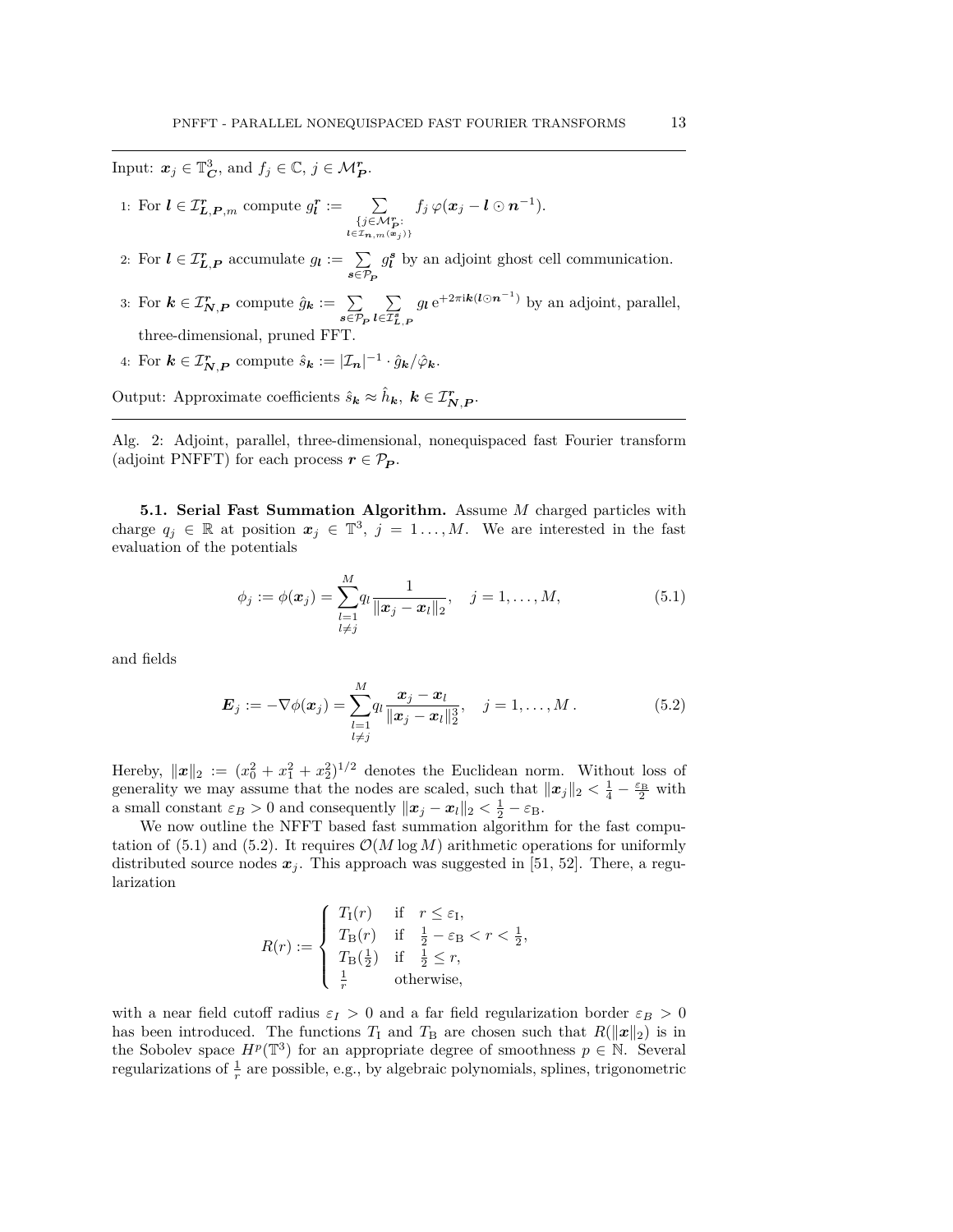polynomials or two point Taylor interpolation, see [\[17\]](#page-25-25). The potentials  $\phi_j$  in equation [\(5.1\)](#page-12-1) can be approximated by

<span id="page-13-2"></span><span id="page-13-0"></span>
$$
\phi_j \approx h_j := \phi_j^{\text{NE}} + \phi_j^{\text{RF}},
$$

where

$$
\phi_j^{\text{NE}} := R(0) + \sum_{l \in \mathcal{I}_{\varepsilon_1}^{\text{NE}}(j)} q_l \left( \frac{1}{\|\boldsymbol{x}_j - \boldsymbol{x}_l\|_2} - R(\|\boldsymbol{x}_j - \boldsymbol{x}_l\|_2) \right), \tag{5.3}
$$

$$
\phi_j^{\text{RF}} := \sum_{\mathbf{k} \in \mathcal{I}_N} \hat{R}_{\mathbf{k}} \left( \sum_{l=1}^M q_l e^{+2\pi i \mathbf{k} \mathbf{x}_l} \right) e^{-2\pi i \mathbf{k} \mathbf{x}_j} . \tag{5.4}
$$

Hereby, the index set  $\mathcal{I}_{\varepsilon_1}^{\text{NE}}(j) := \{l \in \{1, ..., M\} \setminus \{j\} : ||\boldsymbol{x}_j - \boldsymbol{x}_l||_2 < \varepsilon_I\}$  collects all the indexes of  $x_j$  next neighbors and the Fourier coefficients of the regularized kernel function

$$
\hat{R}_{\bm{k}} := \frac{1}{|\mathcal{I}_{\bm{N}}|} \sum_{\bm{l} \in \mathcal{I}_{\bm{N}}} R(\|\bm{l} \odot \bm{N}^{-1}\|_2) e^{+2\pi i (\bm{l} \odot \bm{N}^{-1}) \bm{k}}, \quad \bm{k} \in \mathcal{I}_{\bm{N}}\,,
$$

are precomputed by a three-dimensional adjoint discrete Fourier transform. Since the gradient of the regularization is given by  $\nabla R(\|\mathbf{x}\|_2) = R'(\|\mathbf{x}\|_2) \frac{\mathbf{x}}{\|\mathbf{x}\|_2}$ , we are able to approximate the fields  $E_j$  in equation [\(5.2\)](#page-12-2) analogously to the potentials by

<span id="page-13-3"></span><span id="page-13-1"></span>
$$
\boldsymbol{E}_j \approx -\nabla h_j := \boldsymbol{E}_j^{\text{NE}} + \boldsymbol{E}_j^{\text{RF}},
$$

where

$$
\bm{E}_{j}^{\rm NE} := -\nabla \phi_{j}^{\rm NE} = \sum_{l \in \mathcal{I}_{\varepsilon_1}^{\rm NE}(j)} q_l \frac{\bm{x}_j - \bm{x}_l}{\|\bm{x}_j - \bm{x}_l\|_2} \left( \frac{1}{\|\bm{x}_j - \bm{x}_l\|_2^2} + R'(\|\bm{x}_j - \bm{x}_l\|_2) \right), \quad (5.5)
$$

$$
\boldsymbol{E}_{j}^{\mathrm{RF}} := -\nabla \phi_{j}^{\mathrm{RF}} = -\sum_{\boldsymbol{k} \in \mathcal{I}_{N}} \hat{R}_{\boldsymbol{k}} \left( \sum_{l=1}^{M} q_{l} e^{+2\pi i \boldsymbol{k} \boldsymbol{x}_{l}} \right) \nabla e^{-2\pi i \boldsymbol{k} \boldsymbol{x}_{j}}.
$$
(5.6)

If the nodes  $x_j$  are "sufficiently uniformly distributed" this can indeed be done in a fast way, namely:

**Near field computation** [\(5.3\)](#page-13-0)**,** [\(5.5\)](#page-13-1)**.** To achieve the desired complexity of our algorithm we suppose that there exists a small constant  $\nu \in \mathbb{N}$  such that the near field index sets  $\mathcal{I}_{\varepsilon_1}^{\text{NE}}(j)$  contain at most *ν* indexes for every node  $\mathbf{x}_j$ ,  $j = 1, ..., M$ . This implies that  $\varepsilon_1$  depends linearly on  $1/\sqrt[3]{M}$ . Then, for fixed  $x_j$  the sum [\(5.3\)](#page-13-0) contains implies that  $\varepsilon_1$  depends linearly on  $1/\sqrt[3]{M}$ . Then, for fixed  $x_j$  the sum (5.3) contains not more than *ν* terms so that its evaluation at all *M* nodes  $x_j$  requires only  $\mathcal{O}(\nu M)$ arithmetic operations.

**Far field computation** [\(5.4\)](#page-13-2)**,** [\(5.6\)](#page-13-3) **by NFFT.** The expression in the inner brackets of [\(5.4\)](#page-13-2) can be computed by an adjoint, parallel, three-dimensional NFFT with total number of frequencies  $|\mathcal{I}_N|$ . This is followed by  $|\mathcal{I}_N|$  multiplications with the Fourier coefficients  $\hat{R}_k$  of the regularized kernel function and completed by a parallel, three-dimensional NFFT with total number of frequencies  $|\mathcal{I}_N|$  to compute the outer most sum. If *m* is the window cutoff parameter and *n* the FFT size of the (adjoint) NFFT, then the proposed evaluation of  $\phi_j^{\text{RF}}$  and  $E_j^{\text{RF}}$  at the nodes  $x_j$ ,  $j = 1, ..., M$  requires  $\mathcal{O}(m^3 M + |\mathcal{I}_n| \log |\mathcal{I}_n|)$  arithmetic operations. The relation between  $M$ ,  $N$  and  $n$  is determined by the approximation error of the algorithm and is discussed in detail in [\[51,](#page-26-3) [52,](#page-26-9) [17\]](#page-25-25).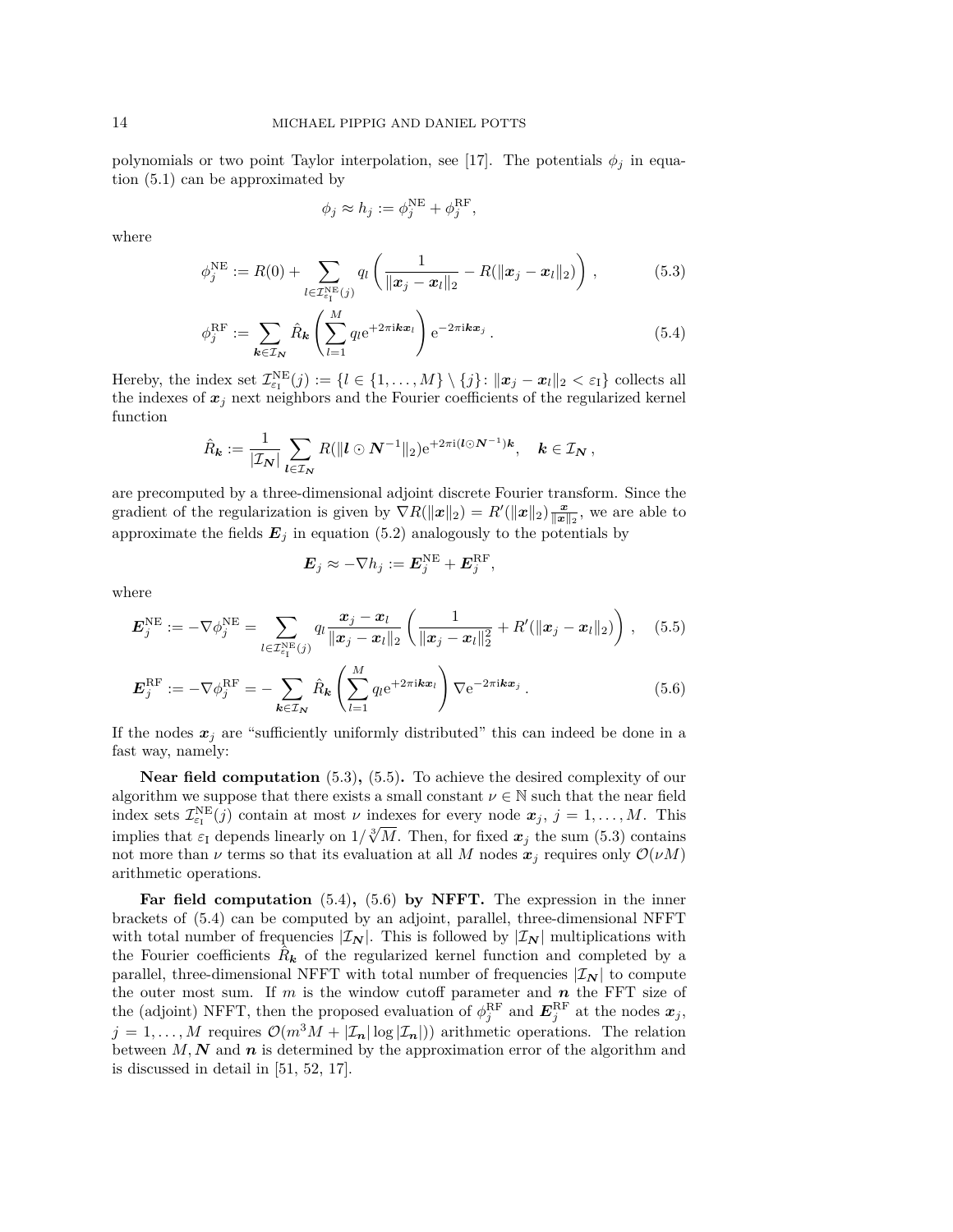**5.2. Parallel Fast Summation Algorithm.** After we have seen the highly modularized structure of the serial fast summation algorithm it is easy to derive a parallel fast summation algorithm by substituting every module with its parallel counterpart. Our parallel algorithm starts with a parallel forward sorting step that assures the following two conditions. First, we need to distribute the nodes  $x_j$  according to our block decomposition such that every process  $r \in \mathcal{P}_P$  holds the nodes  $x_j$ ,  $j \in \mathcal{M}_P^r$ . Furthermore, every process  $r \in \mathcal{P}_P$  needs local copies of all the nodes that are involved in the calculation of the near field sums  $(5.3)$  and  $(5.5)$ , i.e., all the nodes  $x_j$ ,  $j \in \bigcup_{l \in \mathcal{M}_{P}^{r}} \mathcal{I}_{\varepsilon_{l}}^{\text{NE}}(l)$ . We perform these two tasks at once using a fine-grained data distribution operation [\[28\]](#page-25-26) that is implemented within a software library for parallel sorting algorithms [\[6\]](#page-24-10).

We assume that all nodes  $x_j$  are located in a cubic box. Note that the serial fast summation algorithm requires the condition  $\|\boldsymbol{x}_j\|_2 < \frac{1}{4} - \frac{\varepsilon_B}{2}$  for every node  $x_j$ ,  $j = 1, \ldots, M$ . A cubic box can have at most box length  $\frac{1}{\sqrt{2}}$  $\frac{1}{3}(\frac{1}{2} - \varepsilon_B)$  in order to fit into a ball with radius  $\frac{1}{4} - \frac{\varepsilon_B}{r^2}$ . Therefore, we set the node scaling factor  $C = \frac{1}{\sqrt{2}}$  $\frac{1}{3}(\frac{1}{4}-\frac{\varepsilon_B}{2},\frac{1}{4}-\frac{\varepsilon_B}{2},\frac{1}{4}-\frac{\varepsilon_B}{2})^{\top}$  and our adjoint PNFFT starts with a threedimensional decomposition of the truncated torus  $\mathbb{T}_{\mathbf{C}}^3$ . We stress that the usage of the truncated torus  $\mathbb{T}_{\mathbb{C}}^3$  is crucial in order to avoid severe load balancing problems in this case. If we use a block decomposition of the whole torus  $\mathbb{T}^3$  instead, at most an eighth of the processes will receive a non empty block.

After the parallel forward sort every process  $r \in \mathcal{P}_P$  owns all the local particles  $x_j, j \in \mathcal{M}_{P}^r$ , and the associated particles in the near field radii of these particles, i.e.,  $x_j$ ,  $j \in \bigcup_{l \in \mathcal{M}^r_{\mathcal{P}}} \mathcal{I}^{\text{NE}}_{\varepsilon_l}(l)$ . Now, the local near field computations [\(5.3\)](#page-13-0) and [\(5.5\)](#page-13-1) are performed with a standard linked cell algorithm, see e.g. [\[27,](#page-25-27) Ch. 8.4] or [\[23,](#page-25-14) Ch. 3], and the far field computations [\(5.4\)](#page-13-2) and [\(5.6\)](#page-13-3) are split into the following three steps.

At first, we compute

$$
\hat{a}_{\mathbf{k}} := \sum_{\mathbf{s} \in \mathcal{P}_{\mathbf{P}}} \sum_{j \in \mathcal{M}_{\mathbf{P}}^{\mathbf{s}}} q_j e^{+2\pi i \mathbf{k} \mathbf{x}_j}, \quad \mathbf{k} \in \mathcal{I}_{\mathbf{N},\mathbf{P}}^{\mathbf{r}},
$$

by an adjoint PNFFT (Alg. [2\)](#page-12-0). Again, the formal order of summation was chosen in order to reflect the parallel data decomposition. The convolution in frequency domain is a simple point wise multiplication and is performed locally on each process  $r \in \mathcal{P}_P$ , i.e.,

$$
\hat{d}_{\mathbf{k}} := \hat{a}_{\mathbf{k}} \hat{R}_{\mathbf{k}} ,\quad \mathbf{k} \in \mathcal{I}_{\mathbf{N},\mathbf{P}}^{\mathbf{r}}.
$$

Hereby, the Fourier coefficients  $\hat{R}_{\mathbf{k}}$  of the regularization R are precomputed by a parallel three-dimensional FFT

<span id="page-14-0"></span>
$$
\hat{R}_{\mathbf{k}} = \frac{1}{|\mathcal{I}_{\mathbf{N}}|} \sum_{\mathbf{s} \in \mathcal{P}_{\mathbf{P}}} \sum_{\mathbf{l} \in \mathcal{I}_{\mathbf{N},\mathbf{P}}^{\mathbf{s}}} R(||\mathbf{l} \odot \mathbf{N}^{-1}||_2) e^{+2\pi i (\mathbf{l} \odot \mathbf{N}^{-1}) \mathbf{k}}, \quad \mathbf{k} \in \mathcal{I}_{\mathbf{N},\mathbf{P}}^{\mathbf{r}}.
$$
 (5.7)

Afterward, the far field potentials and fields are computed by a PNFFT (Alg. [1\)](#page-10-2)

$$
\phi_j^{\text{RF}} := \sum_{\mathbf{s} \in \mathcal{P}_P} \sum_{\mathbf{k} \in \mathcal{I}_{N,P}^{\mathbf{s}}} \hat{d}_{\mathbf{k}} e^{-2\pi i \mathbf{k} \mathbf{x}_j}, \quad j \in \mathcal{M}_P^{\mathbf{r}}
$$

$$
\mathbf{E}_j^{\text{RF}} := -\sum_{\mathbf{s} \in \mathcal{P}_P} \sum_{\mathbf{k} \in \mathcal{I}_{N,P}^{\mathbf{s}}} \hat{d}_{\mathbf{k}} \nabla e^{-2\pi i \mathbf{k} \mathbf{x}_j}, \quad j \in \mathcal{M}_P^{\mathbf{r}}.
$$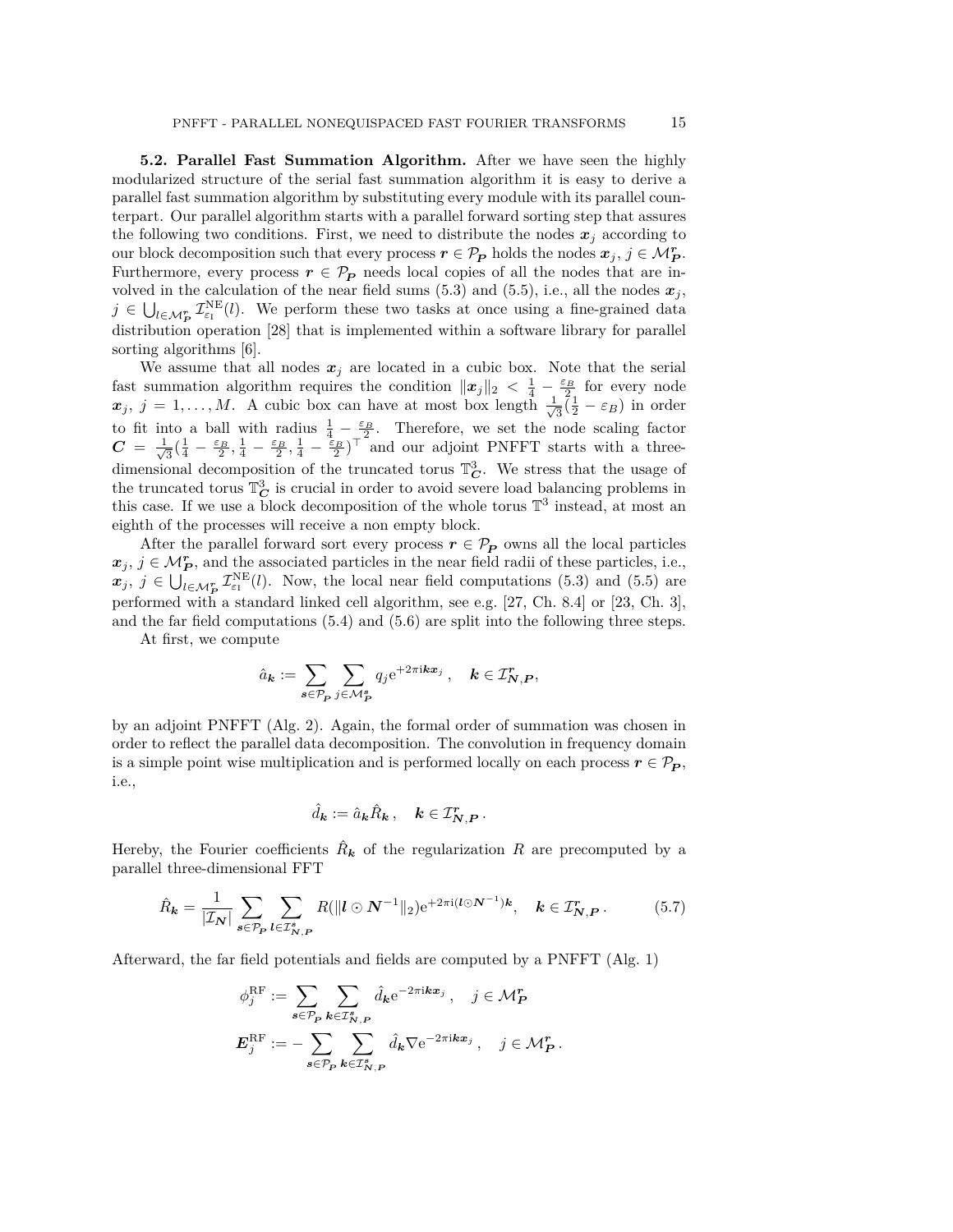Finally, we use the fine-grained data distribution operation from the parallel sorting library to restore the initial parallel distribution of the nodes  $x_j$  together with the computed Coulomb potentials and fields.

In summary we obtain Alg. [3](#page-16-1) for the fast and parallel evaluation of the potentials [\(5.1\)](#page-12-1) and the fields [\(5.2\)](#page-12-2). Note that this algorithm can be easily modified for other kernel functions frequently used in the approximation by radial basis functions, e.g., the Gaussian [\[35\]](#page-25-21) or the (inverse) multiquadric [\[17\]](#page-25-25)  $(x^2 + c^2)^{\pm 1/2}$ .

From an abstract point of view the steps of this algorithm are very similar to particle-particle-mesh  $(P<sup>3</sup>M)$  algorithms [\[27,](#page-25-27) Ch. 8], see also [\[7\]](#page-24-11) for an overview of particle-mesh algorithms. However, Alg. [3](#page-16-1) differs from Ewald-based particle-mesh methods in several details. At first, the Fourier coefficients of the regularized Coulomb potential must be computed by an FFT within a precomputation step. In contrast, for periodic boundary conditions the Fourier coefficients are given analytically by the well known Ewald splitting [\[15\]](#page-24-12). Furthermore, the fast summation algorithm for nonperiodic boundary conditions makes use of oversampled FFTs and rescaling of the particle coordinates into a box of roughly half the size of the initial box. We have seen that these two steps imply load balancing problems for the parallelization of the fast summation algorithm that are not apparent in Ewald-based particle-mesh algorithms. Therefore, Alg. [3](#page-16-1) applies parallel pruned FFTs in order to reduce the load imbalances. Furthermore, we show in Appendix [A](#page-23-0) that the use of oversampled FFTs does not increase the runtime in comparison to  $P<sup>3</sup>M$  algorithms with the same mesh size, since we do not need all the FFT outputs. Even more, for the parameter settings of our following numerical tests the overall runtime of the oversampled FFT with pruned output [\(4.2\)](#page-7-1) is less than the runtime of a non-pruned FFT of size  $N$ . In the following runtime measurement, we will also see that the FFTs take only between 18% and 25% of the total runtime of Alg. [3.](#page-16-1) Therefore, the influence of the FFT runtime on the total runtime of Alg. [3](#page-16-1) is rather small.

Following the naming scheme of the  $P^{3}M$  $P^{3}M$  $P^{3}M$ , our proposed Alg. 3 is called particleparticle–NFFT  $(P^2NFFT)$ , since the short range particle-particle interactions are computed in the same way as in  $P<sup>3</sup>M$  algorithms, while the long range particle-mesh part is computed by nonequispaced fast Fourier transforms.

<span id="page-15-0"></span>**6. Numerical Results.** We implemented Alg. [1](#page-10-2) (PNFFT), Alg. [2](#page-12-0) (adjoint PNFFT) and Alg. [3](#page-16-1) ( $P^2NFFT$ ) and investigated the strong scaling behavior of our implementations on a BlueGene/P architecture. The PNFFT algorithms have been pub-lished in the PNFFT software library [\[45\]](#page-26-14) and the implementation of  $P^2NFFT$  is part of the publicly available ScaFaCoS software library [\[2\]](#page-24-13). In this section we first present the parallel runtime measurements of the parallel NFFT and its adjoint. Secondly, we show the strong scaling of the P<sup>2</sup>NFFT. We performed the tests on a BlueGene/P architecture in Research Center Jülich (JuGene) [\[1\]](#page-24-14). One node of a BlueGene/P consists of 4 IBM PowerPC 450 cores that run at 850 MHz. These 4 cores share 2 GB of main memory. Therefore, we have 0.5 GB RAM per core, whenever all the cores per node are used. The nodes are connected by a 3D torus network with 425 MB/s bandwidth per link. In total JuGene consists of 73 728 nodes, i.e., 294 912 cores. Our software has been built with the IBM XL  $C/C++$  compiler (Advanced Edition for Blue Gene/P, V9.0) and the compiler flags CFLAGS="-O3 -qmaxmem=-1 -qarch=450 -qtune=450". As a test system we use a cubic box filled with 12 960 particles of a silica melt. It was generated by a simulation of a melting silica crystal using the potential given in [\[4\]](#page-24-15). This particle system consists of positive and negative charged ions which are sufficiently homogeneously distributed. We duplicate the initial test system of 12 960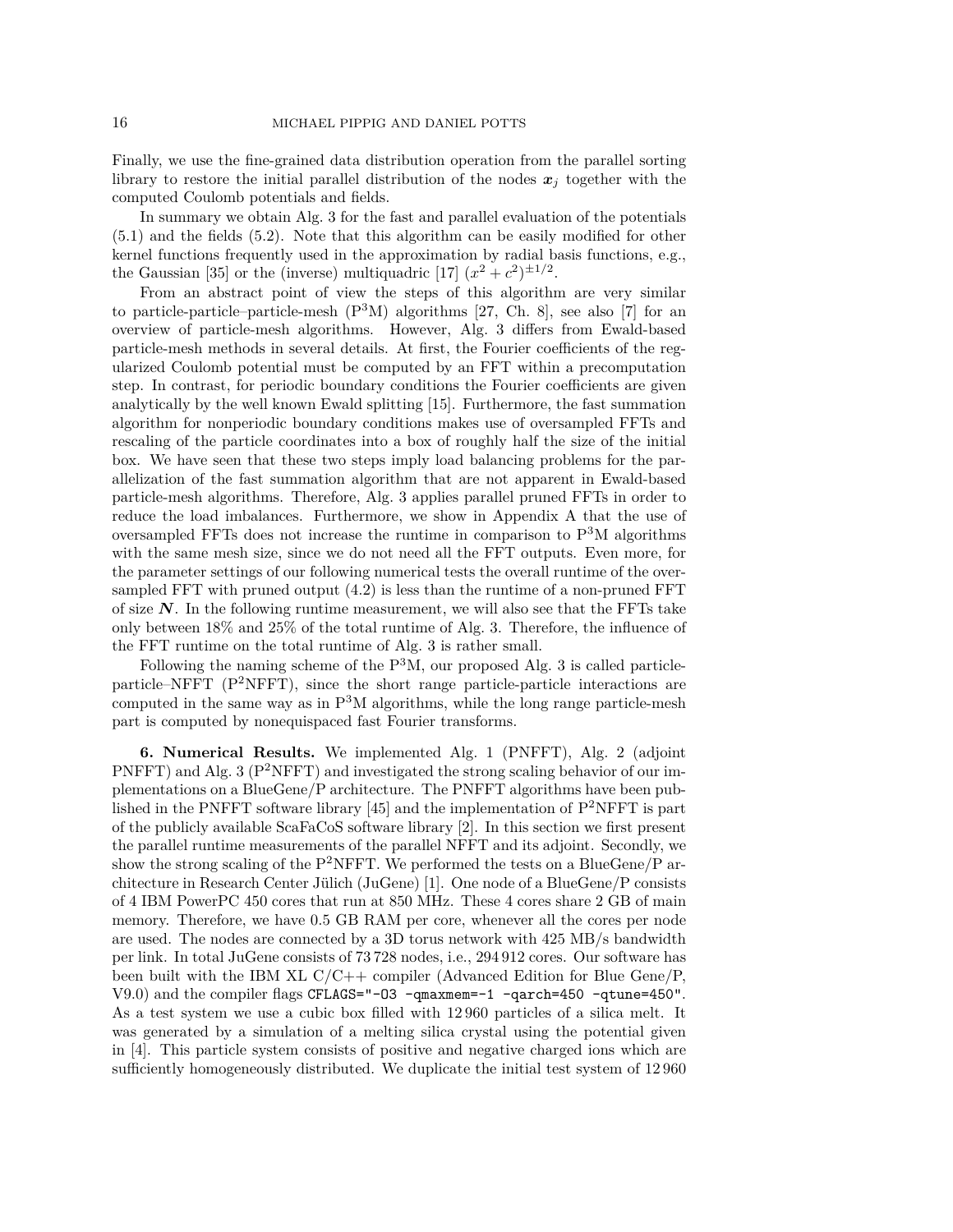- <span id="page-16-1"></span>Input:  $N \in 2\mathbb{N}^3$  multi-bandwidth,  $\varepsilon$ <sub>I</sub> > 0 near field cutoff radius,  $\varepsilon_{\rm B} > 0$  far field regularization border,  $\text{nodes } \bm{x}_j \in \left\{ \bm{x} \in \mathbb{T}^3 : ||\bm{x}||_2 \leq \frac{1}{4} - \frac{\varepsilon_{\text{B}}}{2} \right\}, j \in \mathcal{M}_{\bm{P}}^{\bm{r}},$ sources  $q_j \in \mathbb{R}, j \in \mathcal{M}_P^r$
- Precomputation: Compute the Fourier coefficients  $\hat{R}_k$ ,  $k \in \mathcal{I}_{N,P}^r$ , given by Equation [\(5.7\)](#page-14-0) by a parallel, three-dimensional, adjoint FFT.
- <span id="page-16-4"></span>1: Assign the local nodes  $x_j$ ,  $j \in M_P^r \cup \bigcup_{l \in M_P^r} \mathcal{I}_{\varepsilon_l}^{\text{NE}}(l)$ , by a parallel forward sort.
- 2: For  $k \in \mathcal{I}_{N,P}^r$  compute  $\hat{a}_k := \sum$  $s \in \mathcal{P}_P^{\phantom{|}}$ P *j*∈M*<sup>s</sup> P*  $q_j e^{+2\pi i \mathbf{k} x_j}$  by an adjoint PNFFT, see

<span id="page-16-2"></span>Alg. [2.](#page-12-0)

- 3: For  $\mathbf{k} \in \mathcal{I}_{\mathbf{N},\mathbf{P}}^{\mathbf{r}}$  compute the products  $\hat{d}_{\mathbf{k}} := \hat{a}_{\mathbf{k}} \hat{R}_{\mathbf{k}}$ .
- 4: For  $j \in M_P^r$  compute the far field sums

<span id="page-16-6"></span><span id="page-16-5"></span><span id="page-16-3"></span>
$$
\begin{aligned} \phi_j^{\rm RF} &:= \sum_{\pmb{s}\in \mathcal{P}_{\pmb{P}}}\sum_{\pmb{k}\in \mathcal{I}^{\pmb{s}}_{\pmb{N},\pmb{P}}} \hat{d}_{\pmb{k}} {\rm e}^{-2\pi {\rm i} \pmb{k} \pmb{x}_j}\,, \\ \pmb{E}_j^{\rm RF} &:= -\sum_{\pmb{s}\in \mathcal{P}_{\pmb{P}}}\sum_{\pmb{k}\in \mathcal{I}^{\pmb{s}}_{\pmb{N},\pmb{P}}} \hat{d}_{\pmb{k}} \nabla {\rm e}^{-2\pi {\rm i} \pmb{k} \pmb{x}_j}\end{aligned}
$$

by a PNFFT, see Alg. [1.](#page-10-2)

5: For  $j \in \mathcal{M}_{P}^{r}$  compute the near field sums

<span id="page-16-8"></span><span id="page-16-7"></span>
$$
\phi_j^{\text{NE}} = R(0) + \sum_{l \in \mathcal{I}_{\varepsilon_1}^{\text{NE}}(j)} q_l \left( \frac{1}{\|\boldsymbol{x}_j - \boldsymbol{x}_l\|_2} - R(\|\boldsymbol{x}_j - \boldsymbol{x}_l\|_2) \right),
$$
  

$$
\boldsymbol{E}_j^{\text{NE}} = \sum_{l \in \mathcal{I}_{\varepsilon_1}^{\text{NE}}(j)} q_l \frac{\boldsymbol{x}_j - \boldsymbol{x}_l}{\|\boldsymbol{x}_j - \boldsymbol{x}_l\|_2} \left( \frac{1}{\|\boldsymbol{x}_j - \boldsymbol{x}_l\|_2^2} + R'(\|\boldsymbol{x}_j - \boldsymbol{x}_l\|_2) \right).
$$

by a linked cell algorithm, see [\[27,](#page-25-27) Ch. 8.4] or [\[23,](#page-25-14) Ch. 3].

6: For  $j \in M_P^{\mathbf{r}}$  compute the near field corrections of the potentials  $h_j = \phi_j^{\text{NE}} + \phi_j^{\text{RF}}$ and the fields  $-\nabla h_j = \boldsymbol{E}_j^{\text{NE}} + \boldsymbol{E}_j^{\text{RF}}$ .

7: Restore the initial data distribution by a parallel backward sort.

Output: Approximate potentials  $h_j \approx \phi_j$  and fields  $-\nabla h_j \approx \mathbf{E}_j$ ,  $j \in \mathcal{M}_{\mathbf{P}}^{\mathbf{r}}$ .

Alg. 3: Parallel, three-dimensional particle-particle–NFFT  $(P^2NFFT)$  for each process  $r \in \mathcal{P}_P$ .

<span id="page-16-0"></span>particles for 4, 9 and 20 times in every direction of space in order to generate a cubic box filled with 829 440, 9 447 840 and 103 680 000 particles, respectively. The sum of all charges is equal to zero since the initial sample of 12 960 particles is neutrally charged.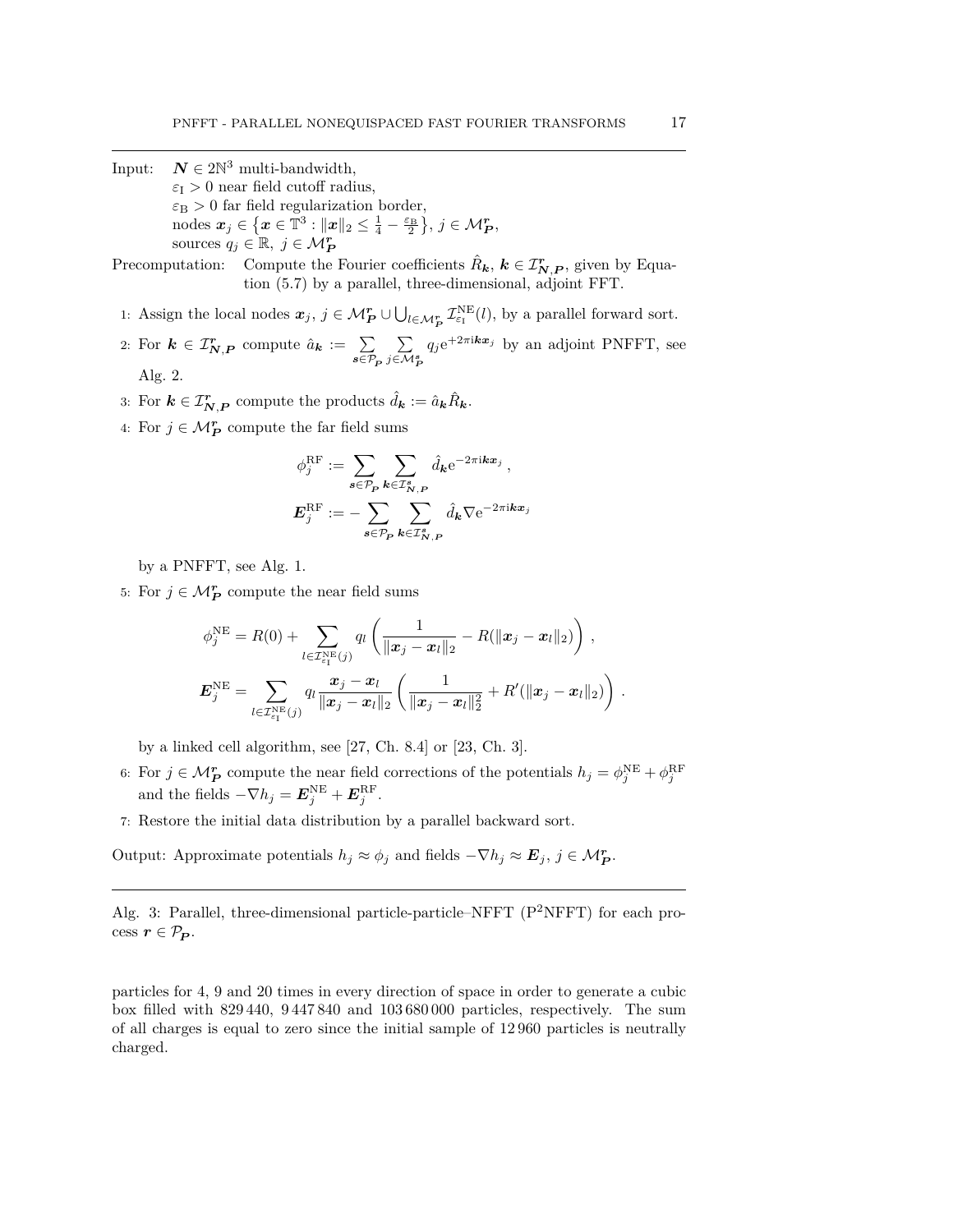**6.1. Some Notes on Performance Optimization.** Before we present our numerical results, we introduce some performance optimizations that we employed in order to improve the run times of Alg. [1,](#page-10-2) Alg. [2](#page-12-0) and Alg. [3.](#page-16-1) The proposed algorithms have been implemented on top of the well optimized FFTW software library [\[21,](#page-25-5) [20\]](#page-25-4) and its extension to massively parallel architectures called PFFT [\[44,](#page-25-10) [46\]](#page-26-7). Similar to FFTW, our implementation splits the workflow of the algorithm into two stages: Firstly, a possibly time consuming planning part and, secondly, the fast and optimized computation of the given problem. This concept makes it possible to implement rather flexible algorithms that offer high and portable performance. Beside the use of FFTW, which offers a kind of automatic hardware adaptivity, no effort was spent into compiler or hardware specific optimizations. However, we were able to benefit from the experiences that we gained during the development and implementation of the mature NFFT software library for computing nonequispaced fast Fourier transforms [\[31,](#page-25-11) [32\]](#page-25-1) that also comes with the serial predecessor of the presented  $P^2$ NFFT Alg. [3.](#page-16-1)

**Precomputation of the window function.** In order to reduce the computational cost of the evaluation of the window function in Alg. [1](#page-10-2) and Alg. [2,](#page-12-0) we use tensor structure based precomputation and interpolation from lookup tables [\[32\]](#page-25-1). Therefore, we reduce the computation of the  $(2m + 1)^3$  window function values per node in [\(4.4\)](#page-10-1) to  $3(2m + 1)$  interpolations of the one-dimensional window function  $\psi$  and  $(2m+1)^3$  multiplications in order to compute the tensor products  $\varphi(\mathbf{x}-\mathbf{l}\odot\mathbf{n}^{-1})=$  $\psi(x_0 - \frac{l_0}{n_0})\psi(x_1 - \frac{l_1}{n_1})\psi(x_2 - \frac{l_2}{n_2})$ . Note, that the computing time of the window function with tensor product based interpolation does not depend on the particular choice of the window function. In our implementation the flags PRE LIN PSI, PRE\_QUAD\_PSI and PRE\_KUB\_PSI enable linear, quadratic and cubic interpolation of the one-dimensional window function  $\psi(x)$ . Additionally, the flag PRE\_PHI\_HAT enables the precomputation of the Fourier coefficients  $\hat{\varphi}_k$ ,  $k \in \mathcal{I}_{N,P}^r$ . Hereby, we do not store the full set of  $|\mathcal{I}_N|$  Fourier coefficients. Instead, we exploit the tensor structure of the three-dimensional window function  $\hat{\varphi}_k = \hat{\psi}_{k_0} \hat{\psi}_{k_1} \hat{\psi}_{k_2}, k = (k_0, k_1, k_2)^\top \in \mathcal{I}_N$ and store the precomputed  $N_0 + N_1 + N_2$  Fourier coefficients of the one-dimensional window functions  $\hat{\psi}_{k_t}$ ,  $k_t = -N_t/2, \ldots, N_t/2 - 1$ ,  $t = 0, 1, 2$ . Therefore, the evaluation of the three-dimensional Fourier coefficients requires  $2|\mathcal{I}_N|$  multiplications. For our numerical experiments we chose the Kaiser-Bessel window function with cubic interpolation from precomputed lookup tables.

**Transposed FFT Output.** The PFFT software library employs a parallel FFT algorithm that contains several data transpositions in order to enable the computation of one-dimensional local FFTs [\[46\]](#page-26-7). On default these transpositions are reverted after the computation of the FFT, which doubles the amount of global communication. However, a convolution in Fourier space corresponds to a simple point-wise multiplication of two arrays. As long as both arrays are distributed in the same way, a point-wise multiplication can be easily implemented for any parallel data decomposition. Therefore, we omit the additional communication and use the transpositions of the second FFT to restore the initial data decomposition in the following way. First, we compute the parallel adjoint FFT Step [3](#page-12-3) of the adjoint PNFFT Alg. [2](#page-12-0) with transposed output. Afterward, the convolutions in Fourier space of the adjoint PNFFT (Step [4](#page-12-4) of Alg. [2\)](#page-12-0), the P<sup>2</sup>NFFT (Step [3](#page-16-2) of Alg. [3\)](#page-16-1) and the PNFFT (Step [1](#page-10-3) of Alg. [1\)](#page-10-2) are computed on transposed arrays. Finally, we compute the parallel FFT Step [2](#page-10-4) of Alg. [1](#page-10-2) with transposed input and end up with the initial domain decomposition.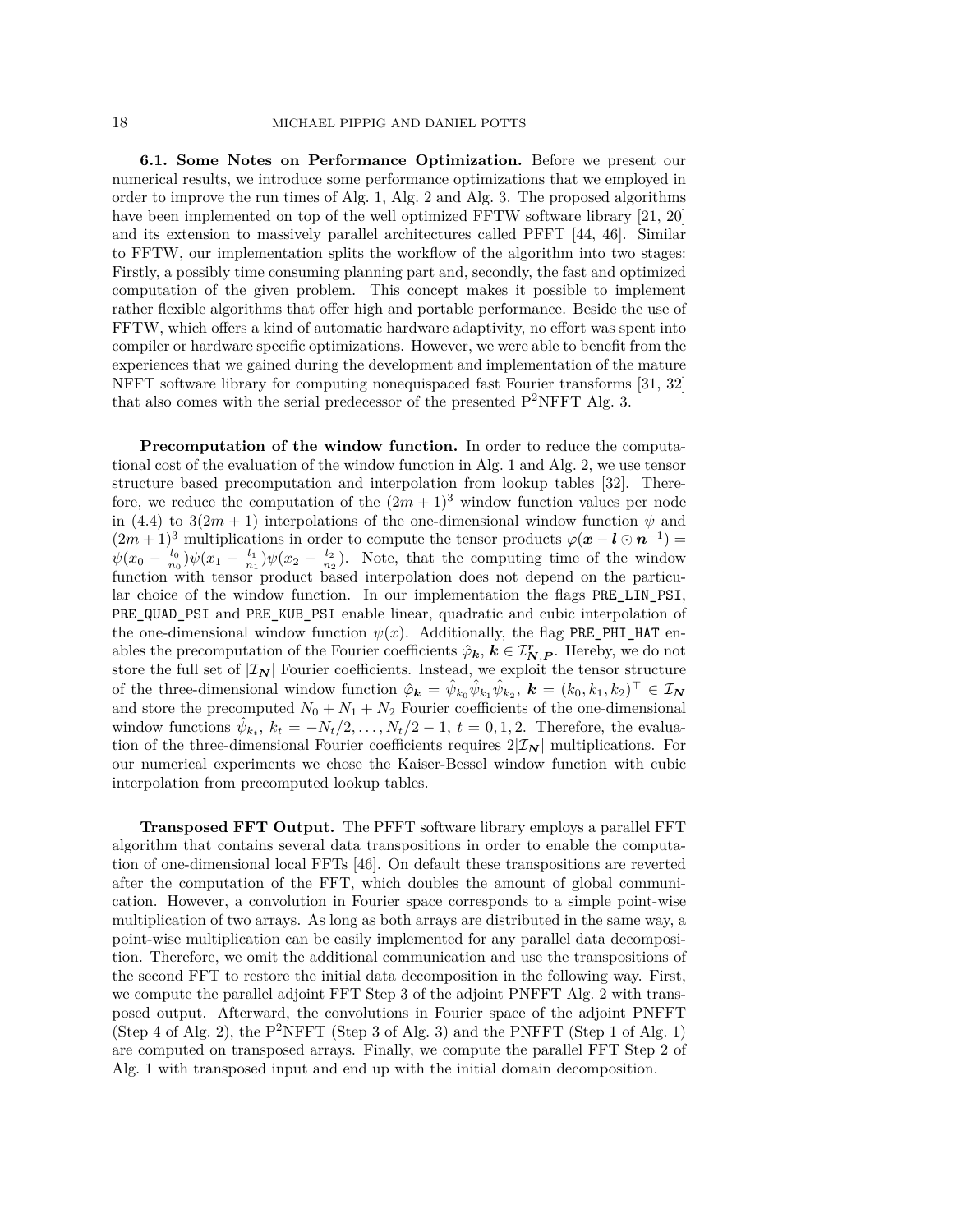**Interpolation of the Regularization.** The computation of the near field Step [5](#page-16-3) of the P<sup>2</sup>NFFT</sup> Alg. [3](#page-16-1) requires the repetitive evaluation of the regularization  $R(r)$ and its derivative  $R'(r)$  for  $0 \le r \le \varepsilon_I$ . Since these two functions are smooth, we use cubic interpolation from precomputed lookup tables to speed up their evaluation.

**6.2. Runtimes of PNFFT and adjoint PNFFT.** In Figure [6.1](#page-18-0) we show the wall clock time measurements of Alg. [1](#page-10-2) (PNFFT) and Alg. [2](#page-12-0) (adj. PNFFT) for 512<sup>3</sup> Fourier coefficients and 829 440 nonequispaced nodes up to 16 384 cores of a BlueGene/P architecture. For comparison purposes we show the perfect strong scaling times (perfect) of the first recorded time. In addition, we add the wall clock time of the most time consuming parts of these algorithms. These are the convolution Steps [4](#page-10-5) and [5](#page-10-6) (*B*,  $\nabla B$ ), the ghost cell communication Step [3](#page-10-7) (ghost), the FFT Step [2](#page-10-4) (*F*) and the deconvolution Step [1](#page-10-3) (*D*) of Alg. [1](#page-10-2) and their adjoint counterparts of Alg. [2,](#page-12-0) i.e., the adjoint convolution Step [1](#page-12-5) (adj. *B*), the adjoint ghost cell communication Step [2](#page-12-6) (adj. ghost), the adjoint FFT Step [3](#page-12-3) (adj. *F*) and the adjoint deconvolution Step [4](#page-12-4) (adj. *D*). Both plots are scaled equally such that a direct comparison of the time measurement between the two algorithms is possible.



<span id="page-18-0"></span>Figure 6.1. *Wall clock time measurements of Alg. [1](#page-10-2) (PNFFT) on the left and Alg. [2](#page-12-0) (adjoint PNFFT) on the right with number of nonequispaced nodes M* = 829 440*, pruned FFT input size*  $N = (512, 512, 512)^{\top}$ , oversampled FFT size  $n = (576, 576, 576)^{\top}$ , pruned FFT output size  $L =$  $(174, 174, 174)$ <sup>T</sup> and window cutoff parameter  $m = 4$ .

The deconvolution Step [1](#page-10-3) of Alg. [1](#page-10-2) (*D*) and the adjoint counterpart Step [4](#page-12-4) of Alg. [2](#page-12-0) (adj. *D*) scale perfectly and only represent a small amount of the overall run times. The fast Fourier transform Step [2](#page-10-4) of Alg. [1](#page-10-2) (*F*) and its adjoint Step [3](#page-12-3) of Alg. [2](#page-12-0) (adj. *F*) show good strong scaling up to 4096 cores, which corresponds to one rack of the BlueGene/P. We observe a performance penalty for computing the parallel FFT on more than one rack. However, note that the pruned FFT output is only of size 174<sup>3</sup>. The FFT-internal two-dimensional distribution of 174<sup>3</sup> complex numbers on 128<sup>2</sup> processes results in very small workload per process.

The discrete convolution step of Alg. [1](#page-10-2)  $(B, \nabla B)$  includes the calculation of the function values (Step [4](#page-10-5) of Alg. [1\)](#page-10-2) and the calculation of the gradients (Step [5](#page-10-6) of Alg. [1\)](#page-10-2). Therefore, it is more time consuming than the corresponding adjoint Step [1](#page-12-5) of Alg. [2](#page-12-0) (adj. *B*). Both show good strong scaling behavior. Note that every process gets only 51 nodes  $x_j$  in average, if we use 16384 processes in total.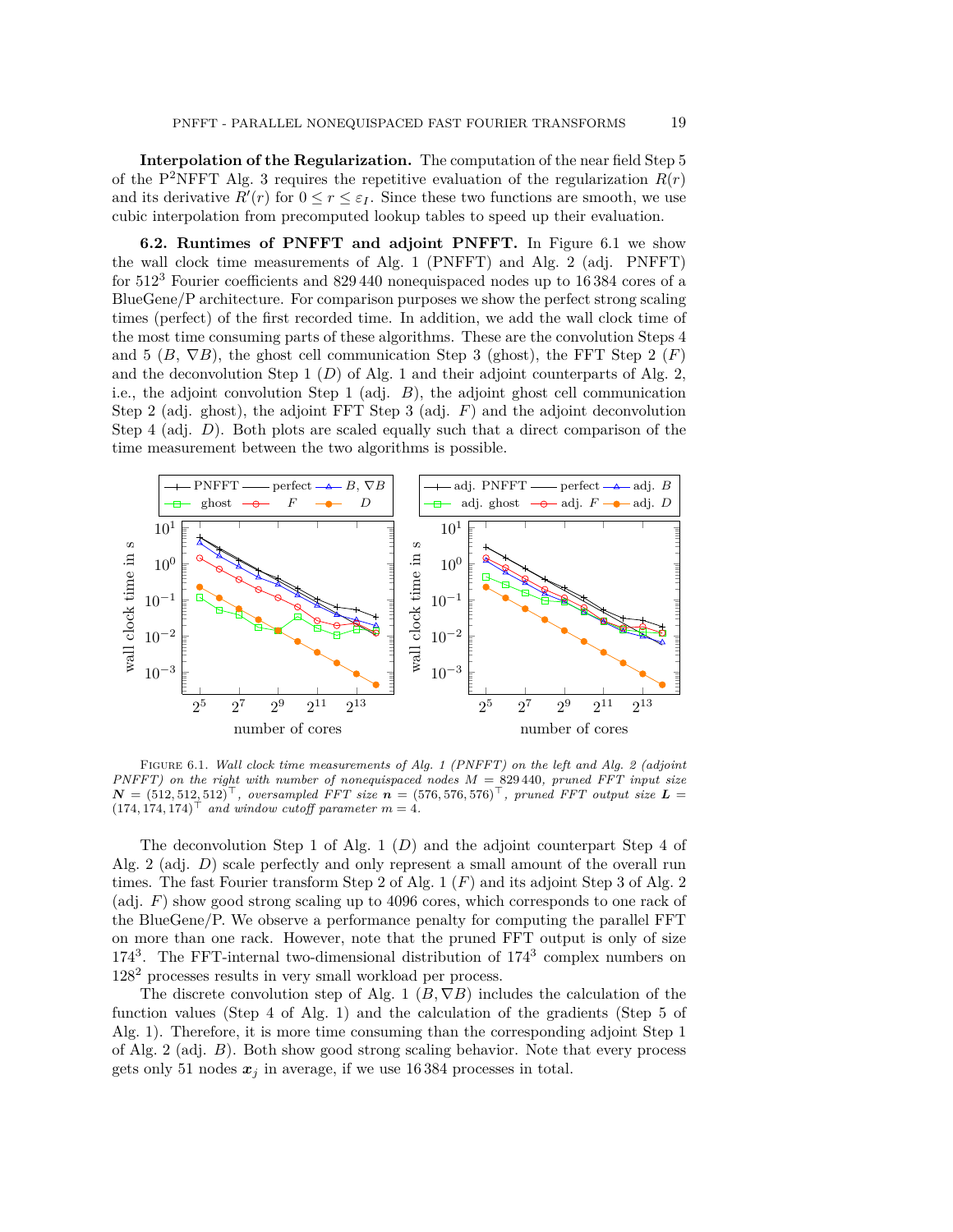Instead, the ghost cell communication shows bad strong scaling for more than 512 processes. The adjoint ghost cell communication is more expensive than plain ghost cell communication since it additionally involves the computation and synchronization of the partial sums of ghost cell summands. For 16 384 processes the adjoint ghost cell communication turns out to be the most time consuming part of the adjoint PNFFT. We observe that the ghost cell communication is the most limiting factor for strong scaling. This slightly improves for larger test cases, where the ratio between the ghost cell communication and the overall computing time decreases.

In Figure [6.2](#page-19-0) we show the wall clock time measurements of Alg. [1](#page-10-2) (PNFFT) and Alg. [2](#page-12-0) (adj. PNFFT) for a medium sized test case with  $1024<sup>3</sup>$  Fourier coefficients and 9 447 840 nonequispaced nodes. Furthermore, we present in Figure [6.3](#page-20-0) the wall clock time measurements of Alg. [1](#page-10-2) (PNFFT) and Alg. [2](#page-12-0) (adj. PNFFT) for a large test case with 2048<sup>3</sup> Fourier coefficients and 103 680 000 nonequispaced nodes. Both test cases have been run on up to 65 536 cores of a BlueGene/P architecture.



<span id="page-19-0"></span>Figure 6.2. *Wall clock time measurements of Alg. [1](#page-10-2) (PNFFT) on the left and Alg. [2](#page-12-0) (adjoint PNFFT) on the right with number of nonequispaced nodes M* = 9 447 840*, pruned FFT input size*  $N = (1024, 1024, 1024)^{\top}$ , oversampled FFT size  $n = (1152, 1152, 1152)^{\top}$ , pruned FFT output size  $L = (340, 340, 340)^{\top}$  and window cutoff parameter  $m = 4$ .

There the computing time of the discrete convolution step, the adjoint FFT and the adjoint ghost cell communication are nearly the same. Also the strong scaling behavior of all three steps is good. Although the ghost cell communication does not provide good scaling behavior, it only takes 4% of the overall PNFFT run time with 65 536 processes. Once more, the deconvolution steps show perfect strong scaling. The parallel pruned FFT shows a performance penalty at 8192 and 16 384 processes. Presumably this comes from the fact, that the underlying two-dimensional process grid exceeds the physical dimensions of one rack along the first dimension for 8192 processes and along the first and second dimension for more than 8192 processes. We observe a good scaling of the overall wall clock time of the PNFFT and the adjoint PNFFT that reflects the good scaling of all their most time consuming steps.

Note, that the pruned FFT output sizes used in these examples are not divisible by the number of processes. Therefore, the block decomposition of the parallel FFT does not result in equal blocks and gives rise to load imbalances. These load imbalances become especially obvious for small FFT output sizes *L* and large process counts.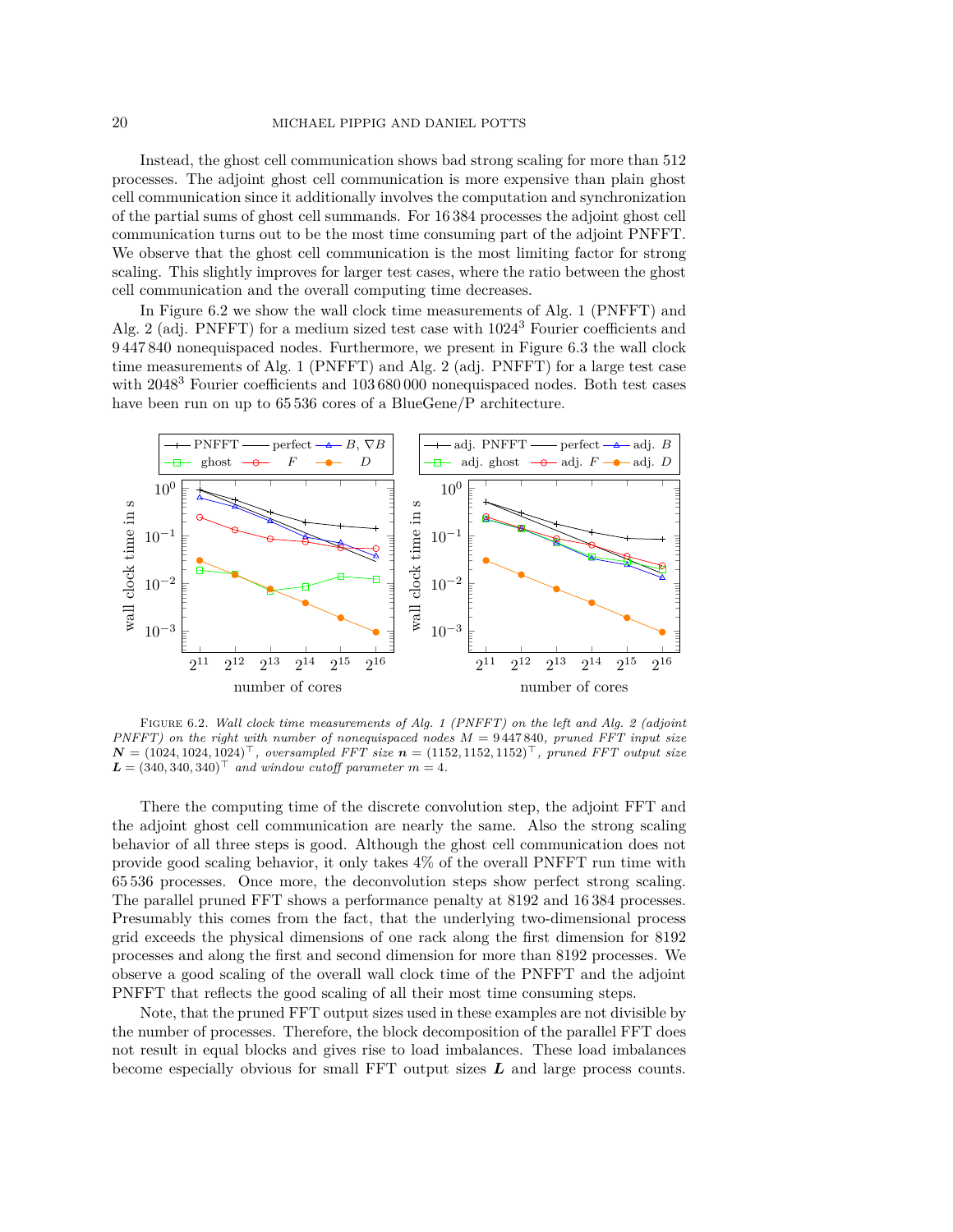

<span id="page-20-0"></span>Figure 6.3. *Wall clock time measurements of Alg. [1](#page-10-2) (PNFFT) on the left and Alg. [2](#page-12-0) (adjoint PNFFT) on the right with number of nonequispaced nodes M* = 103 680 000*, pruned FFT input size*  $N = (2048, 2048, 2048)^{\top}$ , oversampled FFT size  $n = (2304, 2304, 2304)^{\top}$ , pruned FFT output size  $L = (674, 674, 674)$ <sup>T</sup> and window cutoff parameter  $m = 4$ .

Therefore, the parallel FFTs of the medium sized 9 447 840 particle test case presented in Figure [6.2](#page-19-0) show underwhelming strong scaling behavior, whereas the parallel FFTs corresponding to the 103 680 000 particle test case presented in Figure [6.3](#page-20-0) show a nearly perfect scaling behavior.

**6.3. Runtimes of P<sup>2</sup>NFFT.** Let  $\phi_{\text{P}^2\text{NFFT}}(x_j)$ ,  $j = 1, ..., M$  denote the po-tentials that are calculated by Alg. [3](#page-16-1) and  $\phi_{REF}(\boldsymbol{x}_j)$ ,  $j=1,\ldots,M$  the potentials that are calculated by any high accuracy reference method. For small numbers of particles we chose the direct summation as reference method, while a fast method with higher accuracy was used to calculate the reference potentials for large systems. The relative RMS potential error is given by

$$
\varepsilon_{\text{pot}} := \left( \sum_{j=1}^M \left| \phi_{\text{REF}}(\boldsymbol{x}_j) - \phi_{\text{P}^2 \text{NFFT}}(\boldsymbol{x}_j) \right|^2 \right)^{1/2} \left( \sum_{j=1}^M \left| \phi_{\text{REF}}(\boldsymbol{x}_j) \right|^2 \right)^{-1/2} \,.
$$

For the following run time measurements we tuned the parameters of  $P^2NFFT$  in order to hold  $\varepsilon_{\text{pot}} < 10^{-5}$ .

In Figure [6.4](#page-21-0) we show the wall clock time measurements of Alg. [3](#page-16-1) ( $P^2NFFT$ ) for the silica melt test case with 829 440 particles on a BlueGene/P architecture using up to 16 384 cores. For comparison purposes we show the perfect strong scaling time (perfect) of the first recorded time. In addition, we add the wall clock time of the most time consuming parts of this algorithm. These are the forward sorting Step [1](#page-16-4) (Forw Sort), the far field computation Steps [2,](#page-16-5) [3](#page-16-2) and [4](#page-16-6) (Far Field), the near field computation Step [5](#page-16-3) (Near Field) and the backward sorting Step [7](#page-16-7) (Back Sort) of the  $P^2NFFT$  Alg. [3.](#page-16-1) Note, that the individual wall clock time measurements of the adjoint PNFFT Step [2](#page-16-5) (adj. PNFFT) and the PNFFT Step [4](#page-16-6) (PNFFT) are given in Figure [6.1.](#page-18-0) We stress that the pruned FFT output size  $\boldsymbol{L} = (174, 174, 174)^{\top}$  is significantly smaller than the oversampled FFT size  $n = (576, 576, 576)^{\top}$  for this test case, i.e., only 2*.*8% of the oversampled FFT output are necessary to compute the convolution Steps of the PNFFT and its adjoint. This problem arises from the fact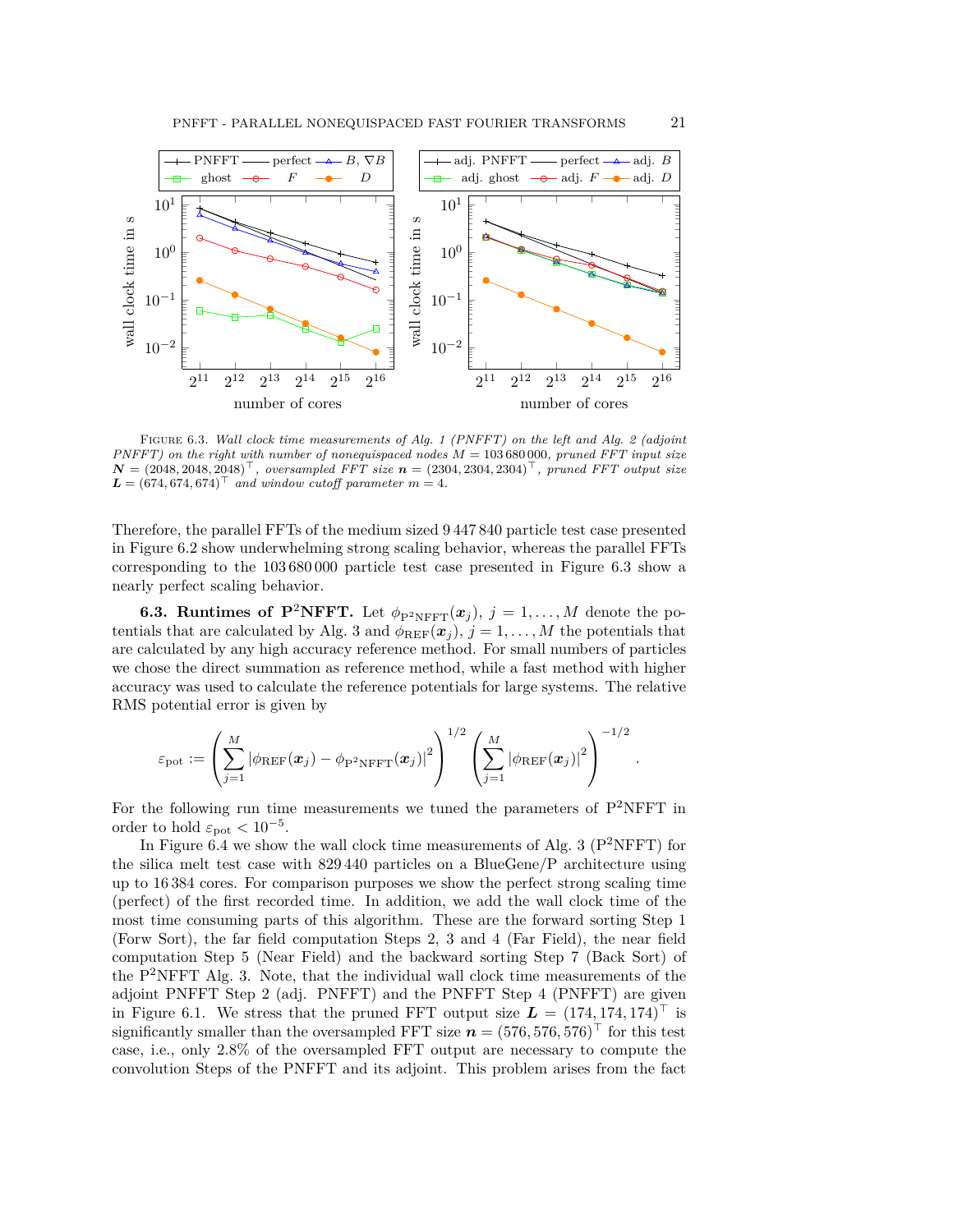

<span id="page-21-0"></span>FIGURE 6.4. *Alg.* [3](#page-16-1) ( $P^2NFFT$ ) for a silica melt with number of nonequispaced nodes  $M =$ 829 440, *RMS-potential error*  $\varepsilon_{pot} = 10^{-5}$ , *regularization parameters*  $\varepsilon_I = \varepsilon_B = 0.0078$ , *pruned FFT input size*  $N = (512, 512, 512)^\top$ , oversampled FFT size  $n = (576, 576, 576)^\top$ , pruned FFT *output size*  $L = (174, 174, 174)^\top$  *and window cutoff parameter*  $m = 4$ *.* 

that we must scale all the nonequispaced nodes in order to fulfill  $\|\boldsymbol{x}_j\|_2 < \frac{1}{4} - \frac{\varepsilon_B}{2}$ for all  $j = 1, \ldots, M$ . However, our algorithm takes care of this fact since we apply a parallel pruned FFT and use the data decomposition of the truncated Torus  $\mathbb{T}^3_C$ instead of the full Torus  $\mathbb{T}^3$ , see also Figure [4.2](#page-7-0) for details.

Although the near field and far field computations show good strong scaling, we observe that the sorting steps are the most limiting factor for strong scaling of the P<sup>2</sup>NFFT algorithm. Remember, that the parallel sorting assures the block domain decomposition and generates the ghost cell particles that are necessary for the near field computations. Since the parallel sorting algorithm calls MPI\_Alltoallv we see the typical almost linear increase of sorting time from 2048 to 16 384 processes. However, we stress that using 16 384 cores for this test case implies a very small number of 51 local nodes for every process. Therefore, generating the ghost particles that are necessary for the near field computation is rather costly in comparison to the actual near field computations itself.

Note, that typical MD software packages already have a high performance implementation of the near field part and use a block wise domain decomposition that perfectly fits the three-dimensional data decomposition of our  $P^2$ NFFT Alg. [3.](#page-16-1) In this case we could redirect the near field computation Steps [5](#page-16-3) and [6](#page-16-8) of our  $P^2NFFT\ Alg. 3$  $P^2NFFT\ Alg. 3$ to the MD software package and omit the whole sorting Steps [1](#page-16-4) and [7](#page-16-7) of Alg. [3.](#page-16-1) Then we are left with the stand alone far field part without sorting, e.g. Steps [2,](#page-16-5) [3](#page-16-2) and [4](#page-16-6) of Alg. [3.](#page-16-1) The corresponding run time behavior of the far field part is dominated by the parallel nonequispaced Fourier transforms, which were analyzed in detail in Figure [6.1,](#page-18-0) Figure [6.2](#page-19-0) and Figure [6.3.](#page-20-0)

In Figure [6.5](#page-22-1) we show the wall clock time measurements of Alg. [3](#page-16-1) ( $P^2NFFT$ ) for the silica melt test case with 9 447 840 particles on a BlueGene/P architecture using up to 65 536 cores. Finally, in Figure [6.6](#page-22-2) we see the wall clock time measurements of Alg. [3](#page-16-1)  $(P<sup>2</sup>NFFT)$  for the silica melt test case with 103 680 000 particles on a BlueGene/P architecture using up to 65 536 cores. A comparison of Figure [6.5](#page-22-1) and Figure [6.6](#page-22-2) yields a better scaling of the larger test case since the quota of sorting decreases. In both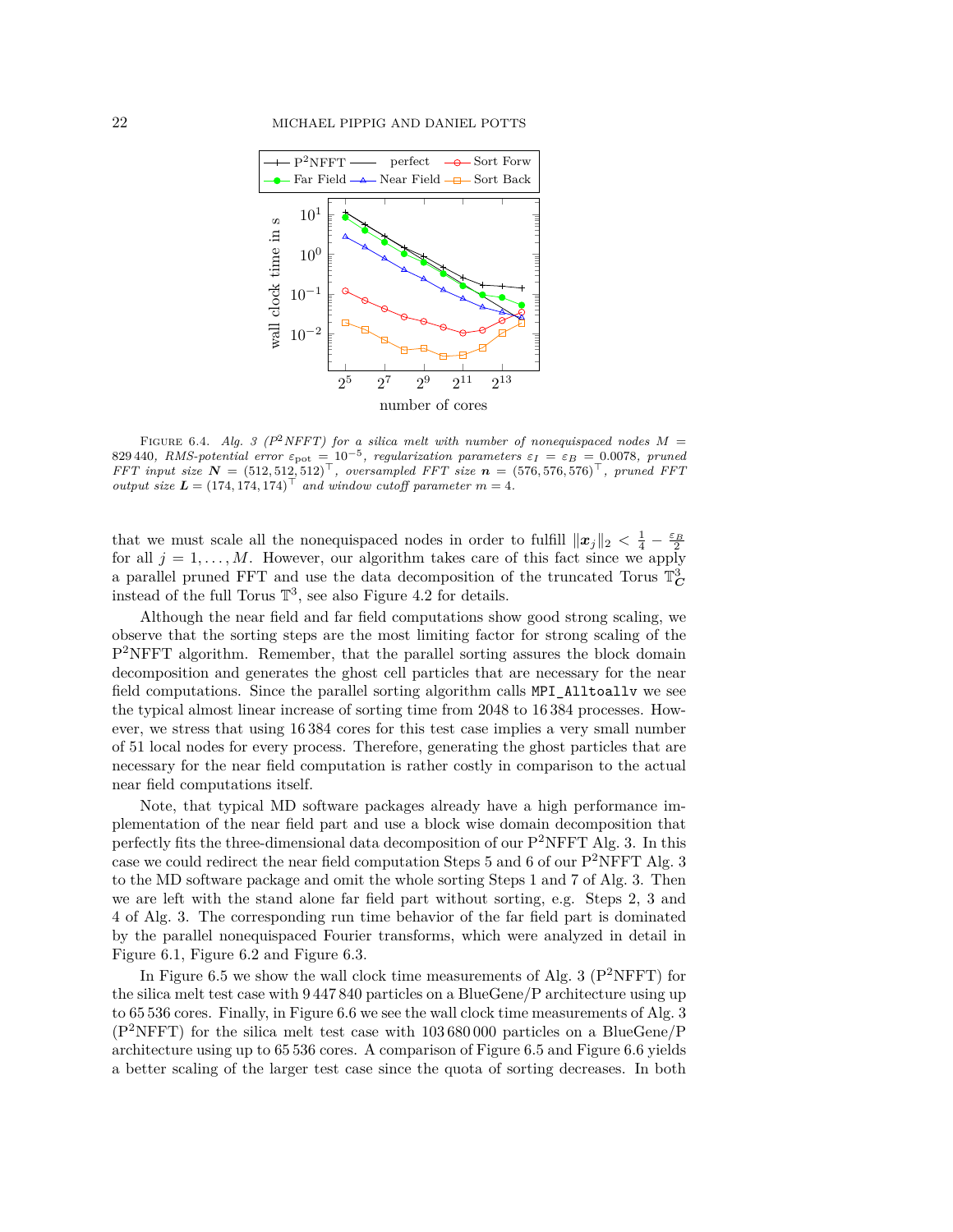

FIGURE 6.5. *Alg.* [3](#page-16-1) ( $P^2NFFT$ ) for a silica melt with number of nonequispaced nodes  $M =$  $9\,447\,840$ , RMS-potential error  $\varepsilon_{\rm pot} = 10^{-5}$ , regularization parameters  $\varepsilon_I = \varepsilon_B = 0.0039$ , pruned *FFT input size*  $N = (1024, 1024, 1024)^{\top}$ , oversampled FFT size  $n = (1152, 1152, 1152)^{\top}$ , pruned *FFT output size*  $L = (340, 340, 340)^{\top}$  and window cutoff parameter  $m = 4$ .

<span id="page-22-1"></span>

<span id="page-22-2"></span>FIGURE 6.6. *Alg.* [3](#page-16-1) ( $P^2NFFT$ ) for a silica melt with number of nonequispaced nodes  $M =$ 103 680 000, RMS-potential error  $\varepsilon_{\text{pot}} = 10^{-5}$ , regularization parameters  $\varepsilon_I = \varepsilon_B = 0.002$ , pruned *FFT input size*  $N = (2048, 2048, 2048)^{\top}$ , oversampled FFT size  $n = (2304, 2304, 2304)^{\top}$ , pruned *FFT output size*  $\boldsymbol{L} = (674, 674, 674)^{\top}$  *and window cutoff parameter*  $m = 4$ *.* 

test cases the wall clock time of the sorting steps increases almost linearly with the number of processes and prevents a good scaling of the over all run time. However, we stress again that the number of local particles is rather small in comparison to the number of used processes in these test cases and a typical MD software may omit the sorting by using an appropriate domain decomposition.

<span id="page-22-0"></span>**7. Conclusions.** In this paper we have presented new parallel algorithms for computing the nonequispaced fast Fourier transform and its adjoint on distributed memory architectures. These algorithms have been implemented and published in the PNFFT [\[45\]](#page-26-14) software library. To our knowledge this is the first publicly available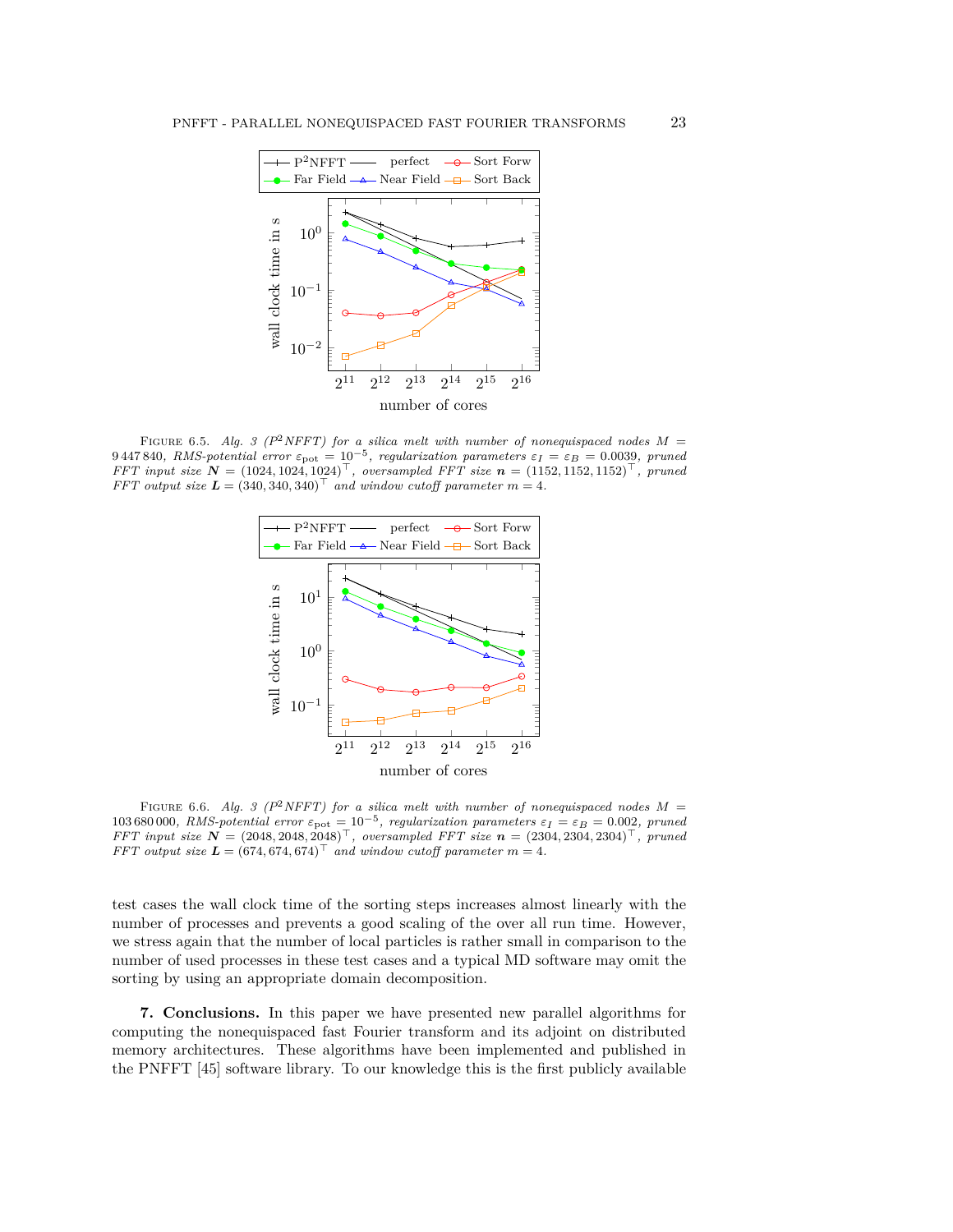massively parallel NFFT implementation. Run time tests on a BlueGene/P system using up to 65 536 cores showed a good scalability of our implementation. Furthermore, we applied the parallel nonequispaced Fourier transform in order to derive a parallel fast summation algorithm  $(P^2NFFT)$ . This is the first time a particle-mesh algorithm was applied in order to compute long ranged interactions with non-periodic boundary conditions in parallel. We implemented the  $P^2NFFT$  algorithm within the ScaFaCoS [\[2\]](#page-24-13) software library and presented scaling results on a BlueGene/P system using up to 65 536 cores. The run time behavior was dominated by the good scaling of the PNFFT-driven far field computations, the near field computations and the parallel particle sorting that we introduced in order to get a flexible algorithm independent of the incoming domain decomposition. However, the sorting can be circumvented by using a common block wise domain decomposition.

<span id="page-23-0"></span>**Appendix A. Complexity Estimation of Pruned FFT.** For sake of simplicity we assume a cubic Fourier mesh, i.e.,  $N := N_0 = N_1 = N_2$ ,  $n := n_0 = n_1 = n_2$ ,  $L := L_0 = L_1 = L_2$ . In this section, we compare the complexity of an ordinary three-dimensional FFT of total size  $N^3$  and the pruned three-dimensional FFT [\(3.3\)](#page-3-2) of total size  $n^3$  with pruned FFT input size  $N^3$  and pruned FFT output size  $L^3$ . Let  $\sigma := n/N$  and  $\tau := L/N$ . The three-dimensional pruned FFT [\(3.3\)](#page-3-2) is computed via a typical row-column algorithm, i.e., three successive sets of one-dimensional FFTs. Before each one-dimensional FFT, the one-dimensional input arrays of length *N* are padded with zeros up to length *n*. Afterward, only *L* outputs of each one-dimensional FFT are kept for the next calculations. In the following, we count the number of arithmetic operations but ignore the time needed for any data movement.

The first step consists of  $N^2$  FFTs of size *n* at the total cost of

$$
c_0 = C_{\text{FFT}} \cdot N^2 n \log n = C_{\text{FFT}} \cdot \sigma N^3 \left( \log N + \log \sigma \right)
$$

arithmetic operations. Hereby,  $C_{\text{FFT}}$  is a constant that accounts for the arithmetic operations for each calculation of a butterfly step. During the second step *NL* FFTs of size *n* are computed at the total cost of

$$
c_1 = C_{\rm FFT} \cdot N L n \log n = C_{\rm FFT} \cdot \sigma \tau N^3 \left( \log N + \log \sigma \right)
$$

arithmetic operations. Finally,  $L^2$  FFTs of size  $n$  are computed at the total cost of

$$
c_2 = C_{\text{FFT}} \cdot L^2 n \log n = C_{\text{FFT}} \cdot \sigma \tau^2 N^3 (\log N + \log \sigma)
$$

arithmetic operations. In summary, the complexity of the three-dimensional pruned FFT is given by

$$
c_{\sigma,\tau} := c_0 + c_1 + c_2 = C_{\text{FFT}} \cdot \sigma \left(1 + \tau + \tau^2\right) N^3 \left(\log N + \log \sigma\right)
$$

Note, that the well known complexity of a non-pruned three-dimensional FFT of size  $N^3$  is given by

$$
c_{1,1} = C_{\text{FFT}} \cdot 3N^3 \log N.
$$

and the complexity of a three-dimensional oversampled FFT with oversampling factor  $\sigma$  is given by

$$
c_{\sigma,\sigma} = C_{\text{FFT}} \cdot \sigma (1 + \sigma + \sigma^2) N^3 (\log N + \log \sigma).
$$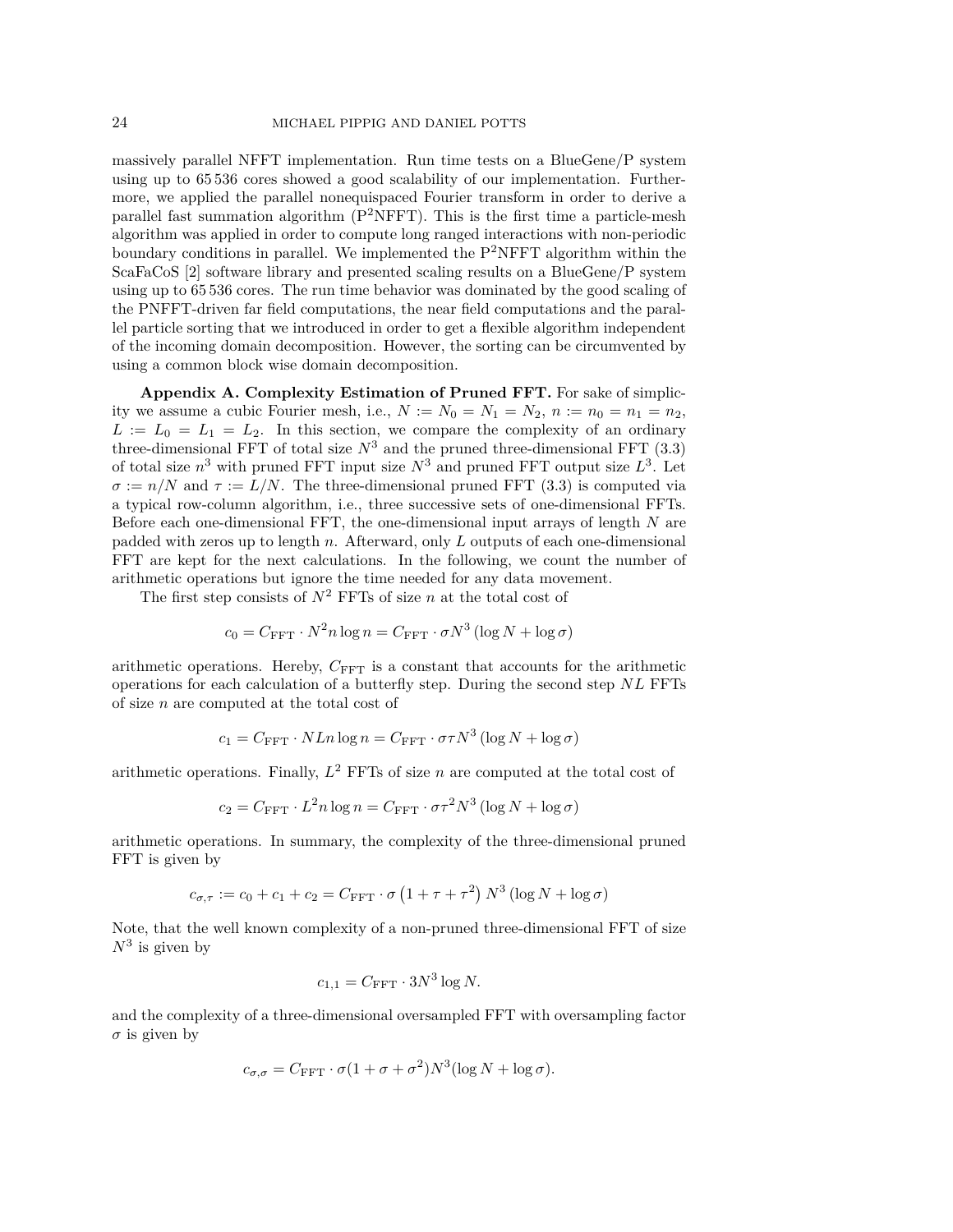Therefore, we get an estimation of the increase of runtime due to the pruned FFT

$$
\frac{c_{\sigma,\tau}}{c_{1,1}} = \frac{\sigma(1+\tau+\tau^2)}{3} \left(1 + \frac{\log \sigma}{\log N}\right) \approx \frac{\sigma(1+\tau+\tau^2)}{3}.
$$

For a rather conservative oversampling factor of  $\sigma = 2$  and non-pruned output ( $\tau = 2$ ) the increase of runtime during the FFT would be about  $c_{2,2}/c_{1,1} \approx 4,67$ . However, if we set  $\sigma = 1.125$  and  $\tau = 0.34$  according to the runtime measurements given in Figure [6.4](#page-21-0) we get  $c_{1.125,0.34}/c_{1,1} \approx 0.546$ , i.e., computing only 174<sup>3</sup> outputs of an oversampled three-dimensional FFT of size 576<sup>3</sup> is even faster than computing all outputs of an ordinary three-dimensional FFT of size  $512^3$ .

**Acknowledgments.** We thank the anonymous reviewers for their helpful suggestions. This work was partly supported by the German Ministery of Science and Education (BMBF) under grant 01IH08001B. We are grateful to the Jülich Supercomputing Center for providing the computational resources on Jülich BlueGene/P (JuGene). We wish to thank Dr. Franz Gähler, who supplied the silica melt test case. Furthermore, we gratefully acknowledge the help of Dr. Michael Hofmann on the parallel sorting algorithms and the help of Rene Halver on the implementation of the parallel linked cell algorithm.

## REFERENCES

- <span id="page-24-14"></span>[1] *JuGene: Jülich Blue Gene/P*. [http://www.fz-juelich.de/ias/jsc/EN/Expertise/](http://www.fz-juelich.de/ias/jsc/EN/Expertise/Supercomputers/JUGENE/JUGENE_node.html) [Supercomputers/JUGENE/JUGENE\\_node.html](http://www.fz-juelich.de/ias/jsc/EN/Expertise/Supercomputers/JUGENE/JUGENE_node.html).
- <span id="page-24-13"></span>[2] *ScaFaCoS - Scalable Fast Coloumb Solvers*. <http://scafacos.github.io>.
- <span id="page-24-6"></span>[3] O. Ayala and L.P. Wang: *Parallel implementation and scalability analysis of 3D Fast Fourier Transform using 2D domain decomposition*. Parallel Comput., 39:58 – 77, 2013.
- <span id="page-24-15"></span>[4] B.W.H. van Beest and G.J. Kramer: *Force fields for silicas and aluminophosphates based on ab initio calculations*. Phys. Rev. Lett., 64(16):1955–1958, 1990.
- <span id="page-24-1"></span>[5] G. Beylkin: *On the fast Fourier transform of functions with singularities*. Appl. Comput. Harmon. Anal., 2:363 – 381, 1995.
- <span id="page-24-10"></span>[6] H. Dachsel, M. Hofmann, and G. Rünger: *Library Support for Parallel Sorting in Scientific Computations*. In *Proc. of the 13th International Euro-Par Conference*, vol. 4641 of *LNCS*, pp. 695–704. Springer, 2007.
- <span id="page-24-11"></span>[7] M. Deserno and C. Holm: *How to mesh up Ewald sums. I. A theoretical and numerical comparison of various particle mesh routines*. J. Chem. Phys., 109:7678 – 7693, 1998.
- <span id="page-24-3"></span>[8] H.Q. Ding, R.D. Ferraro, and D.B. Gennery: *A portable 3d FFT package for distributed-memory parallel architectures*. In *Proceedings of the 7th SIAM Conference on Parallel Processing*, pp. 70 – 71, Philadelphia, 1995. SIAM.
- <span id="page-24-8"></span>[9] A.J.W. Duijndam and M.A. Schonewille: *Nonuniform fast Fourier transform*. Geophysics, 64:539 – 551, 1999.
- <span id="page-24-0"></span>[10] A. Dutt and V. Rokhlin: *Fast Fourier transforms for nonequispaced data*. SIAM J. Sci. Stat. Comput., 14:1368 – 1393, 1993.
- <span id="page-24-2"></span>[11] H. Eggers, T. Knopp, and D. Potts: *Field inhomogeneity correction based on gridding reconstruction*. IEEE Trans. Med. Imag., 26:374 – 384, 2007.
- <span id="page-24-9"></span>[12] B. Elbel and G. Steidl: *Fast Fourier transform for nonequispaced data*. In C.K. Chui and L.L. Schumaker (eds.): *Approximation Theory IX*, pp. 39 – 46, Nashville, 1998. Vanderbilt University Press.
- <span id="page-24-4"></span>[13] M. Eleftheriou, J.E. Moreira, B.G. Fitch, and R.S. Germain: *A volumetric FFT for Blue-Gene/L*. In T.M. Pinkston and V.K. Prasanna (eds.): *HiPC*, vol. 2913 of *Lecture Notes in Computer Science*, pp. 194 – 203, Berlin, 2003. Springer.
- <span id="page-24-7"></span>[14] U. Essmann, L. Perera, M.L. Berkowitz, T. Darden, H. Lee, and L.G. Pedersen: *A smooth particle mesh Ewald method*. J. Chem. Phys., 103:8577 – 8593, 1995.
- <span id="page-24-12"></span>[15] P.P. Ewald: *Die Berechnung optischer und elektrostatischer Gitterpotentiale*. Ann. Phys., 369:253–287, 1921.
- <span id="page-24-5"></span>[16] B. Fang, Y. Deng, and G. Martyna: *Performance of the 3D FFT on the 6D network torus QCDOC parallel supercomputer*. Comp. Phys. Comm., 176:531 – 538, 2007.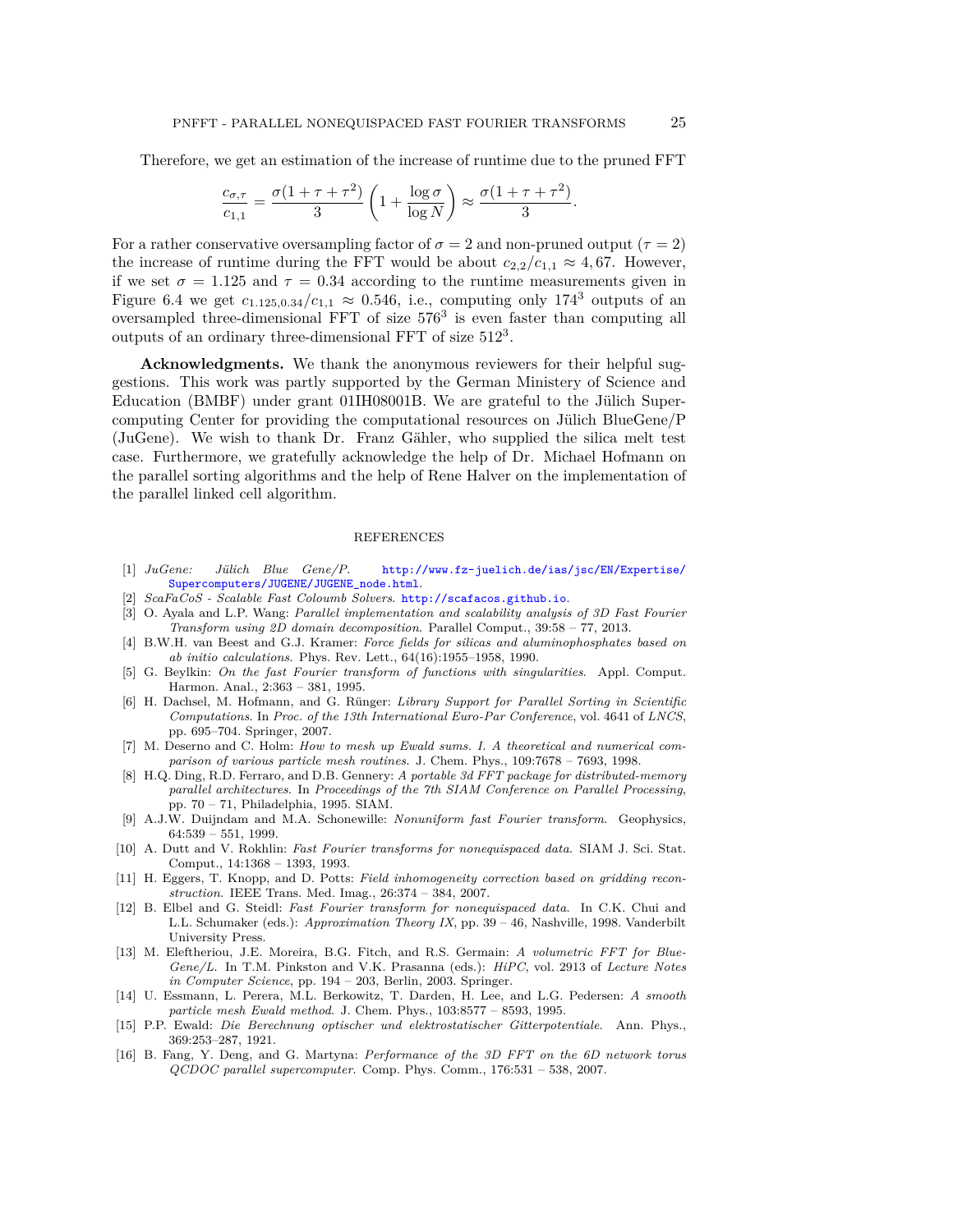- <span id="page-25-25"></span>[17] M. Fenn and G. Steidl: *Fast NFFT based summation of radial functions*. Sampl. Theory Signal Image Process., 3:1 – 28, 2004.
- <span id="page-25-2"></span>[18] J.A. Fessler and B.P. Sutton: *Nonuniform fast Fourier transforms using min-max interpolation*. IEEE Trans. Signal Process., 51:560 – 574, 2003.
- <span id="page-25-23"></span>[19] K. Fourmont: *Non equispaced fast Fourier transforms with applications to tomography*. J. Fourier Anal. Appl., 9:431 – 450, 2003.
- <span id="page-25-4"></span>[20] M. Frigo and S.G. Johnson: *The design and implementation of FFTW3*. Proc. IEEE, 93:216 – 231, 2005.
- <span id="page-25-5"></span>[21] M. Frigo and S.G. Johnson: *FFTW, C subroutine library*, 2009. <http://www.fftw.org>.
- <span id="page-25-0"></span>[22] L. Greengard and J.Y. Lee: *Accelerating the nonuniform fast Fourier transform*. SIAM Rev., 46:443 – 454, 2004.
- <span id="page-25-14"></span>[23] M. Griebel, S. Knapek, and G. Zumbusch: *Numerical simulation in molecular dynamics*, vol. 5 of *Texts in Computational Science and Engineering*. Springer, Berlin, 2007.
- <span id="page-25-24"></span>[24] W. Gropp, E. Lusk, and R. Thakur: *Using MPI-2: Advanced Features of the Message-Passing Interface*. MIT Press, Cambridge, MA, USA, 1999.
- <span id="page-25-3"></span>[25] F. Hedman and A. Laaksonen: *Ewald summation based on nonuniform fast Fourier transform*. Chem. Phys. Lett., 425:142 – 147, 2006.
- <span id="page-25-18"></span>[26] B. Hess, C. Kutzner, D. van der Spoel, and E. Lindahl: *GROMACS 4 : Algorithms for Highly Efficient, Load-Balanced, and Scalable Molecular Simulation*. J. Chem. Theory Comput., 4:435 – 447, 2008.
- <span id="page-25-27"></span>[27] R.W. Hockney and J.W. Eastwood: *Computer simulation using particles*. Taylor & Francis, Inc., Bristol, PA, USA, 1988.
- <span id="page-25-26"></span>[28] M. Hofmann and G. Rünger: *Fine-grained Data Distribution Operations for Particle Codes*. In M. Ropo, J. Westerholm, and J. Dongarra (eds.): *Recent Advances in Parallel Virtual Machine and Message Passing Interface, 16th European PVM/MPI Users Group Meeting*, vol. 5759 of *LNCS*, pp. 54–63. Springer, 2009.
- <span id="page-25-22"></span>[29] J.I. Jackson, C.H. Meyer, D.G. Nishimura, and A. Macovski: *Selection of a convolution function for Fourier inversion using gridding*. IEEE Trans. Med. Imag., 10:473 – 478, 1991.
- <span id="page-25-19"></span>[30] I. Kabadshow and H. Dachsel: *The Error-Controlled Fast Multipole Method for Open and Periodic Boundary Conditions*. In G. Sutmann, P. Gibbon, and T. Lippert (eds.): *Fast Methods for Long-Range Interactions in Complex Systems*, IAS-Series, pp. 85 – 113, Jülich, 2011. Forschungszentrum Jülich.
- <span id="page-25-11"></span>[31] J. Keiner, S. Kunis, and D. Potts: *NFFT 3.0, C subroutine library*. [http://www.tu-chemnitz.](http://www.tu-chemnitz.de/~potts/nfft) [de/~potts/nfft](http://www.tu-chemnitz.de/~potts/nfft).
- <span id="page-25-1"></span>[32] J. Keiner, S. Kunis, and D. Potts: *Using NFFT3 - a software library for various nonequispaced fast Fourier transforms*. ACM Trans. Math. Software, 36:Article 19, 1 – 30, 2009.
- <span id="page-25-12"></span>[33] S. Kunis and S. Kunis: *The nonequispaced FFT on graphics processing units*. PAMM, Proc. Appl. Math. Mech., 12, 2012.
- <span id="page-25-20"></span>[34] S. Kunis and D. Potts: *Stability results for scattered data interpolation by trigonometric polynomials*. SIAM J. Sci. Comput., 29:1403 – 1419, 2007.
- <span id="page-25-21"></span>[35] S. Kunis, D. Potts, and G. Steidl: *Fast Gauss transform with complex parameters using NFFTs*. J. Numer. Math., 14:295 – 303, 2006.
- <span id="page-25-9"></span>[36] N. Li: *2DECOMP&FFT, Parallel FFT subroutine library*. <http://www.2decomp.org>.
- <span id="page-25-8"></span>[37] N. Li and S. Laizet: *2DECOMP & FFT - A Highly Scalable 2D Decomposition Library and FFT Interface*. In *Cray User Group 2010 conference*, pp. 1 – 13, Edinburgh, Scotland, 2010.
- <span id="page-25-17"></span>[38] H.J. Limbach, A. Arnold, B.A. Mann, C. Holm, and G. Berne: *ESPResSo — an extensible simulation package for research on soft matter systems*. Comp. Phys. Comm., 174:704 – 727, 2006.
- <span id="page-25-15"></span>[39] T. MacFarland, H. Couchman, F. Pearce, and J. Pichlmeier: *A new parallel code for very large-scale cosmological simulations*. New Astron. Rev., 3:687 – 705, 1998.
- <span id="page-25-13"></span>[40] MPI Forum: *MPI: A Message-Passing Interface Standard. Version 2.2*, 2009. [http://www.](http://www.mpi-forum.org) [mpi-forum.org](http://www.mpi-forum.org).
- <span id="page-25-7"></span>[41] D. Pekurovsky: *P3DFFT, Parallel FFT subroutine library*. [http://code.google.com/p/](http://code.google.com/p/p3dfft) [p3dfft](http://code.google.com/p/p3dfft).
- <span id="page-25-6"></span>[42] D. Pekurovsky: *P3DFFT: A Framework for Parallel Computations of Fourier Transforms in Three Dimensions*. SIAM J. Sci. Comput., 34:C192 – C209, 2012.
- <span id="page-25-16"></span>[43] J.C. Phillips, R. Braun, W. Wang, J. Gumbart, E. Tajkhorshid, E. Villa, C. Chipot, R.D. Skeel, L. Kalé, and K. Schulten: *Scalable molecular dynamics with NAMD.* J. Comput. Chem., 26:1781 – 802, 2005.
- <span id="page-25-10"></span>[44] M. Pippig: *PFFT, Parallel FFT subroutine library*, 2011. [http://www.tu-chemnitz.de/~mpip/](http://www.tu-chemnitz.de/~mpip/software.php) [software.php](http://www.tu-chemnitz.de/~mpip/software.php).